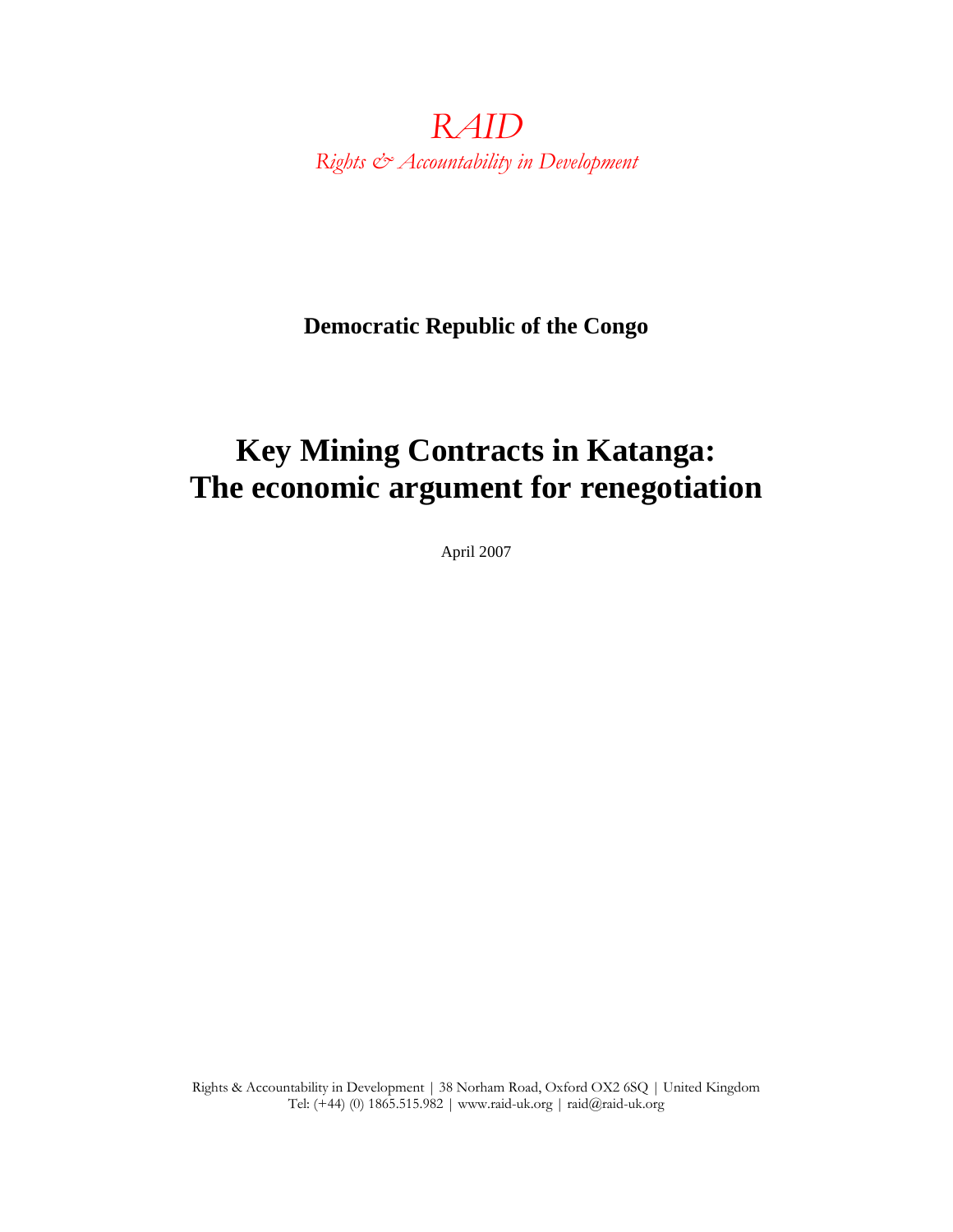### **I. Introduction**

*"Any legitimate balanced review of what we're up to will be very favourably considered*…"

(Arthur Ditto, President and Chief Executive Officer, Katanga Mining Limited)1

### *A. Purpose of this report*

This report is intended to make a constructive contribution to the current debate about the fairness of the mining contracts in the Democratic Republic of Congo (DRC), in particular the Kolwezi joint venture agreements between the state-owned La Générale des Carrières et des Mines (Gécamines) and private companies, which were all signed and approved during the period of the Transitional Government. By way of illustration, an economic analysis is undertaken of one of the contracts, Katanga Mining Limited's (KML) Kamoto project. The report provides an assessment, based on available information, of the distribution of the financial benefits between KML as the private partner and Gécamines. The data is used to present a possible model for the renegotiation of Gécamines' joint venture agreements: the other key Katanga contracts should be subject to a similar transparent analysis, whether conducted by the World Bank, the DRC Government or the companies themselves.

Following the elections in the DRC, the new government, with encouragement from the World Bank, has announced its intention of reviewing past mining contracts. In February 2007, Antoine Gizenga, the Prime Minister, in an address to the Congolese Parliament, announced his intention of undertaking 'a critical re-examination of the joint venture agreements with the DRC's state owned enterprises'.<sup>2</sup> In March 2007, Martin Kabwelulu Labilo, the Minister of Mines, who has tutelary powers over state-owned mining enterprises, reminded the managers that they should suspend until further orders all negotiations for new concessions until the Government had issued a procedure for review of the existing contracts. The Minister also requested that all the documents concerning the joint venture agreements should be sent to his office no later than 4 April 2007.<sup>3</sup> So far mining companies have reacted calmly to this announcement.<sup>4</sup> Arthur Ditto, the President of Katanga Mining, told Business News that '…any legitimate balanced review of what we're up to will be very favourably considered and pass any legitimate test.<sup>5</sup> It is in the context of Mr. Ditto's invitation to review that RAID presents its own economic model and analysis of the Kamoto project.

### *B. The legacy of war*

After 30 years of the Mobutu dictatorship and more than 15 years of war and transition, the needs of the Congolese population are immense, as was noted in the recent NGO Memorandum, *Public-Private Partnerships in the DRC's mining sector: Development, good governance and the struggle against corruption*. 6 According to the World Bank:

Virtually all of the DRC's indicators of economic and social development place the country as among the most deprived in the world. Gross domestic product has fallen from about \$10 billion in 1990 to approximately \$4.1 billion in 2002. Per capita income has declined steadily from about \$380 in 1985 to \$250 in 1990 and to \$87 in 2001. DRC is now one of the poorest countries in the world. The number of undernourished people in the country has more than doubled from 15 million to 32 million. Life expectancy stands at 45 years. One of every six children born never reaches his or her first birthday. In 1995 about 59 per cent of children were enrolled in primary school. This is a sharp decline compared with 1978 to 1979 when 72 per cent of children were enrolled in primary school.<sup>7</sup>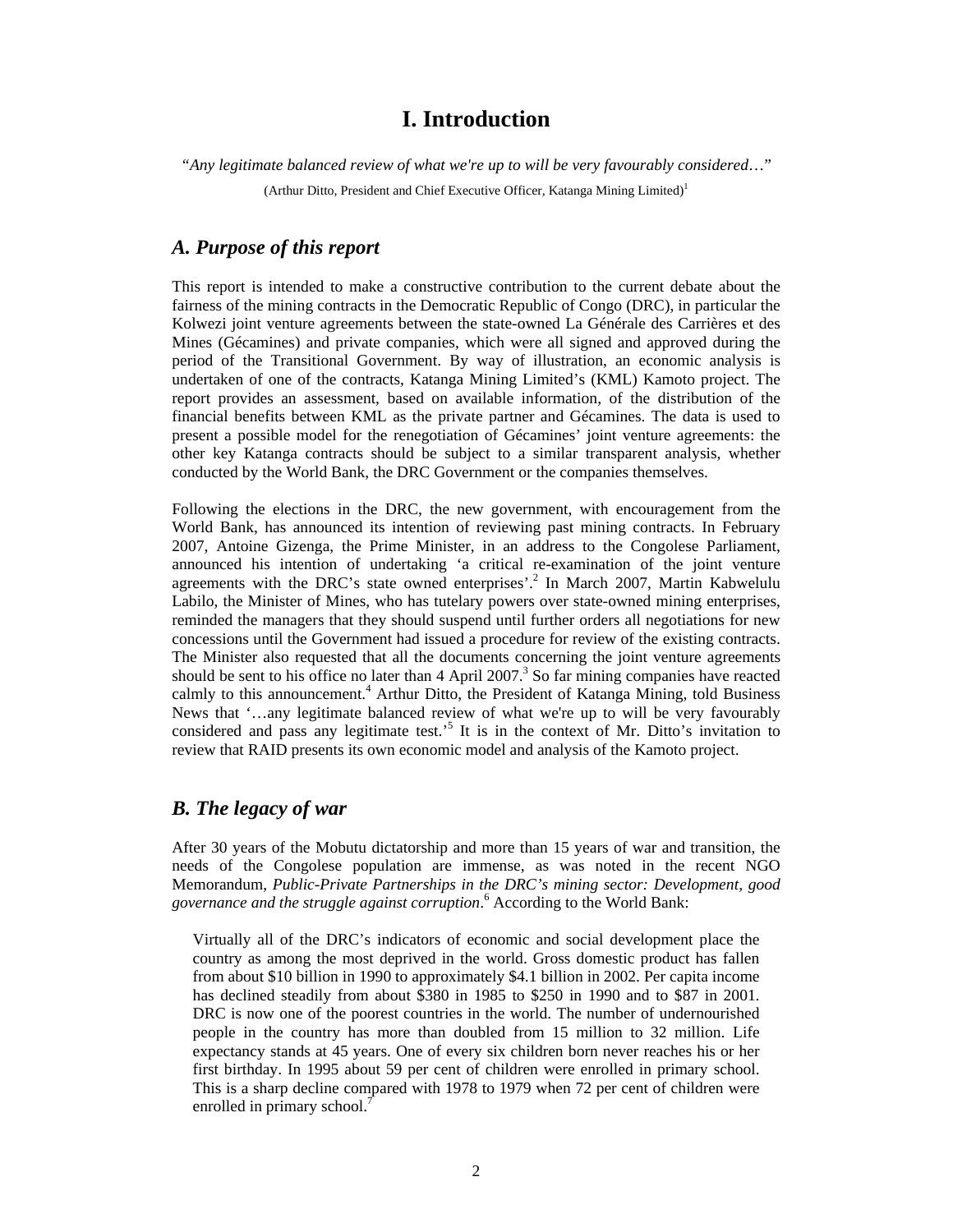### *C. The 2006 elections*

The elections that took place in the DRC in 2006, were seen by the international community as the best opportunity of restoring peace to the war ravaged country and of encouraging the return of an estimated 1.2 million displaced Congolese and 410,000 refugees in neighbouring countries. However, in March 2007, violence erupted in Kinshasa when the opposition leader Jean-Pierre Bemba refused to abide by an ultimatum to integrate his private guards into the national army. Sources indicate that as many as 600 people may have been killed in the fighting that ensued in which Angolan troops allegedly supported the forces loyal to President Kabila.<sup>8</sup> European diplomats have condemned the premature use of force. Jean Pierre Bemba, who has been charged with treason, has sought refuge in the South African embassy.

### *D. Reconstruction, the domestic economy and the contribution of the mining sector*

The DRC government has one of the lowest levels of domestic revenue in the world – just CGF 721.4 billion [approximately \$USI.5 billion] in 2006, including grants. $9$  The DRC's Prime Minister recently announced programmes costing a massive \$14 billion over the next five years to rebuild the economy, reduce poverty and improve the country's infrastructure.<sup>10</sup> Around half of this money  $-$  \$6-8 billion over the next 3-4 years  $-$  will need to come from international donors.<sup>11</sup>

The mining sector is vitally important for the reconstruction of the DRC. The Congo has some of the world's most important reserves of numerous strategic and precious resources (copper, cobalt, uranium, colombo-tantalite, diamonds, gold). The DRC has an estimated 12 per cent of the world's copper reserves and almost half the world's cobalt reserves.<sup>12</sup> Katanga, where the copper and cobalt ore bodies are found, is the source of much of this potential wealth. Historically, the extractive sector accounted for approximately 75% of total export earnings, 25% of the country's GDP and 25% of fiscal revenue, until political instability and war intervened<sup>13</sup>. By 2001, the mining sector's recorded contribution to GDP had declined to 7% and by 2004 it was estimated at  $9\%$ .<sup>14</sup> According to the IMF, fiscal revenue from mining was 2.9% of the total Government revenue in 2003 and 2.5% in 2004. Mining exports are also vital in generating foreign exchange for the DRC: the IMF has recently warned that foreign reserves – necessary to pay for imports and to service debt – are at very low levels.<sup>15</sup>

It is apparent that for the Congolese economy to be rebuilt and for government revenues to increase to a level where social programmes can begin to address the problems caused by extreme poverty, then not only must the mining sector be revitalised, but it must be done in such a way that both the state and the private sector benefits equitably from the wealth generated.

### *E. The restructuring of Gécamines*

Whilst the majority of DRC's mineral reserves were previously exploited by the state-owned Gécamines, the mining sector is currently undergoing extensive reforms. Since 1995, there has been a proliferation of public private partnership agreements: Gécamines alone has thirty such agreements.<sup>16</sup> From now on, key concessions will be exploited through joint venture contracts with private partners, in which Gécamines will retain only a minority stake. The new Mining Code which came into force with World Bank support in 2002, (and the Mining Law of March 2003) was supposed to ensure full transparency in the access to mineral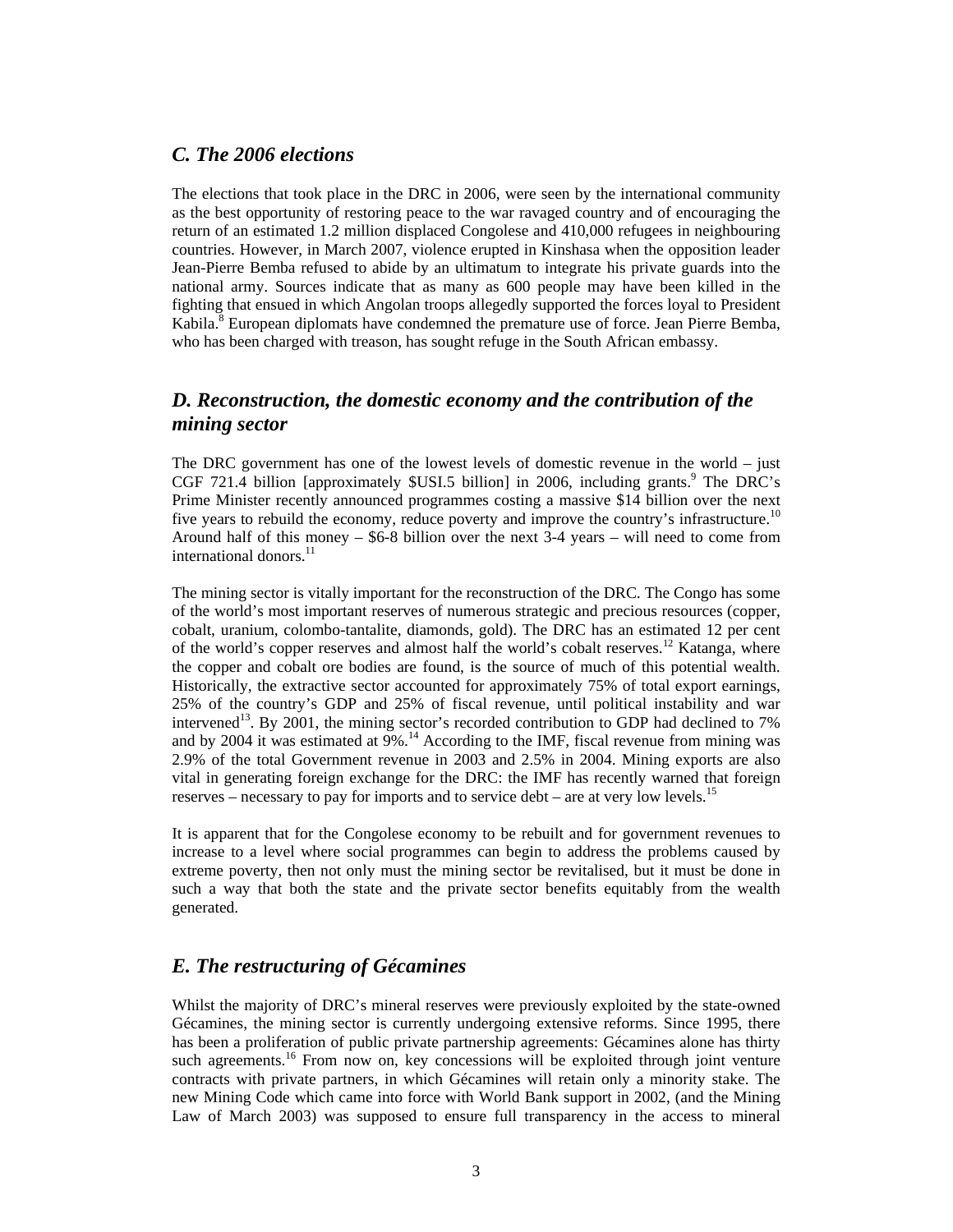resources (e.g. allocation of permits), reduce Government discretion, promote the disclosure of information and ensure "a fair distribution of revenues among Government, mining companies and affected communities". The DRC Government was to design a restructuring plan that would transform Gécamines into a holding company.<sup>17</sup>

Gecamines's concessions in Katanga have been divided for administrative purposes into three areas: Centre Group (*Groupe Centre*) near Likasi, which includes mines like Mukondo, the Southern Group (G*roupe Sud*) which has large deposits like Etoile and Ruashi and the West Group (*Groupe Ouest*) which comprises the enormous copper and cobalt deposits and mining installations of Kamoto and Kamoto East, Oliveira and Virgule (Kov). Standing apart is the vast greenfield site of Tenke Fungurume (TFM). The TFM concession is located approximately 180 kilometres northwest of the provincial capital of Lubumbashi and includes the towns of Tenke and Fungurume.

In mid 2005, the Transitional Government approved three joint venture contracts between Gécamines, the DRC's main state owned mining company, and a number of foreign private companies: Kinross Forest Ltd (now Katanga Mining Ltd), Global Enterprises Limited (GEC - now Nikanor Plc) and a consortium formed by Phelps Dodge Corporation and a subsidiary of the Lundin Group called Tenke Mining Corporation.<sup>18</sup> These three joint venture agreements concern, between 50 and 75 per cent of the DRC's copper and cobalt reserves and form an important part of Katanga's industrial capacity.<sup>19</sup> There was great disquiet about way these deals had been negotiated, signed and approved, with a total lack of transparency, either on the basis of a flawed or non existent international tendering process. In November 2003, when the agreements were still being negotiated, the consultants, IMC Group Consulting Ltd, appointed by the World Bank on behalf of the Congolese Government to conduct an audit and to define a new business plan for Gécamines, recommended that all on-going negotiations should be immediately halted and that steps should be taken to prepare for a wholesale renegotiation of the joint venture agreements<sup>20</sup>. Furthermore according to the Implementation Completion Report for the Economic Recovery Credit "a moratorium" on new mining concessions was one of the measures taken by the Government which demonstrated its commitment to implementing far reaching reforms and facilitated the decision by major creditors to provide support. But the moratorium was not respected and other crucial measures, such as the reform of the Mining Cadastre and making the Commission for the validation of mining titles operational were never implemented. $^{21}$ 

At the conclusion of its recent mission to the DRC in March 2007, the head of the IMF's Africa division, Cyrille Briancon, stated: "It is important for the mining sector to contribute more to state resources. At the moment, certain companies do, but I think this sector should be able to contribute more revenues."<sup>22</sup> To this end, the IMF has urged the government to publish and analyze the partnership agreements that have been signed in the mining sector.<sup>23</sup>

### **II. An economic assessment of the Katanga contracts**

### *A. The economic model*

In view of the controversy surrounding the Katanga contracts, it is important to assess whether the right balance has been struck between the financial rewards accruing to the private companies and the stake in the assets and level of control retained by Gécamines. An independent mining expert, with extensive experience of conducting evaluations around the world on behalf of the European Investment Bank, was therefore invited to examine and model key economic aspects of the Kamoto project.24 The assessment considers, *inter alia*: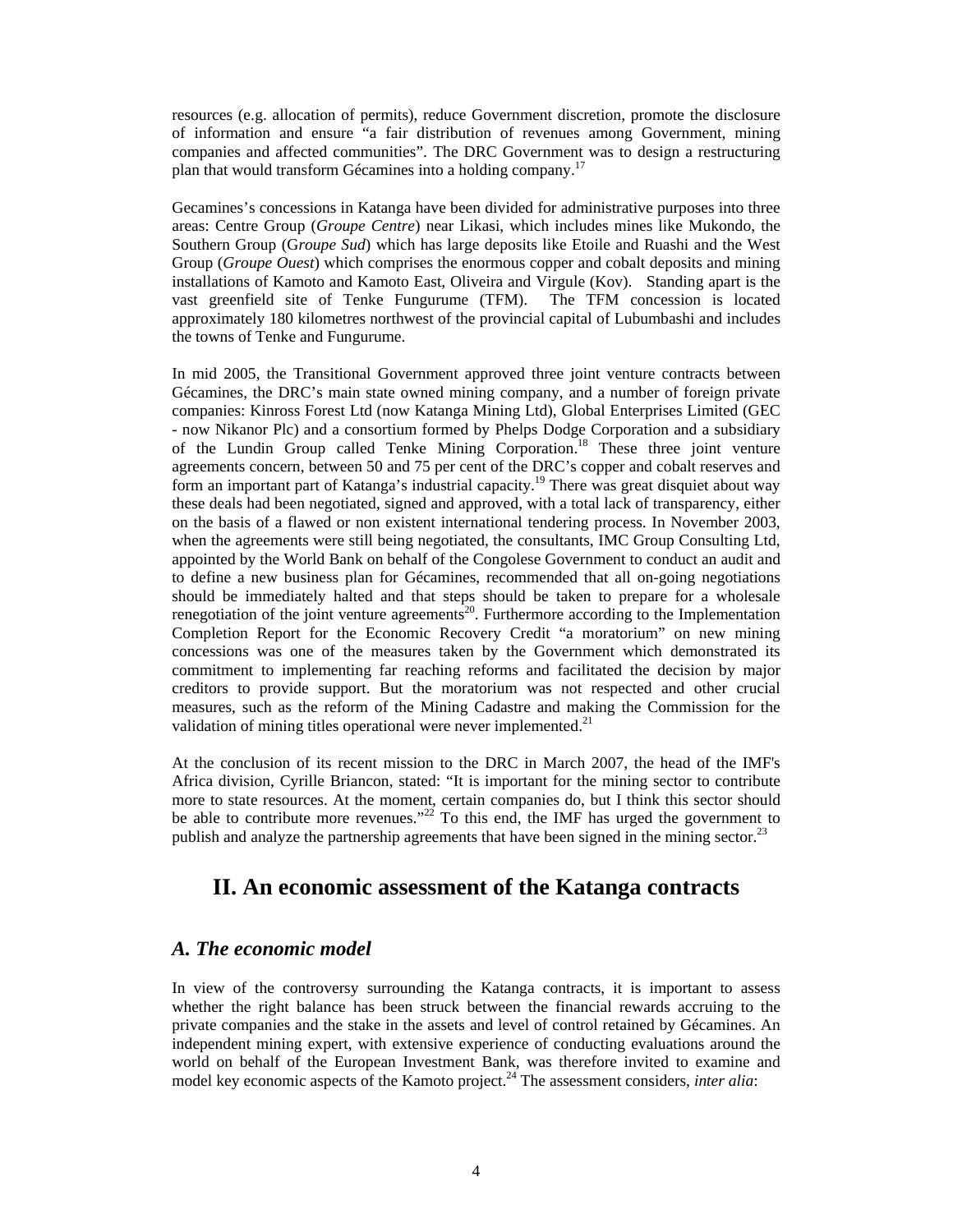- **-** The level of returns generated by the project, comparing this to the accepted norms for similar mining ventures. Key to this assessment is determining whether the base price for copper and cobalt, which KML uses to calculate the internal rate of return, is reasonable.
- **-** The stake in the joint venture company retained by Gécamines and whether or not this minority holding fairly reflects the contribution of the state-owned company to the project, i.e., the value of the assets that it has transferred.
- **-** Whether or not, based on modelling realistic scenarios concerning metal prices, the call for the renegotiation of the joint venture contracts is justified on economic grounds.
- **-** The extent to which the DRC Government benefits from revenue streams taxes and royalties – generated by the project. The private investors have emphasised these benefits.

The Feasibility Study for Kamoto has recently been completed and a summary of this, together with a Technical Report, including an economic analysis of the project, has been posted on KML's website.<sup>25</sup> The economic analysis shows the sources and uses of funds over the 20 year life of the project. The data made available by the company in its Technical Report is used by the independent mining analyst in assessing and modelling the Kamoto project.

The approach used in the economic modelling is rigorous and the methodology and workings are available in full: <http://kamotominingproject.blogspot.com>. The purpose of this report is to stimulate debate on the distribution of the economic benefits and costs of the joint venture agreements based upon a credible model to analyse a number of realistic scenarios. It should be emphasised that other parties – the World Bank, the DRC government, the companies themselves – are free to run, and, indeed, encouraged to run, their own rigorous and transparent models or to model scenarios other than those presented here.

The economic sensitivity model developed by the analyst has been run in the first instance for Kamoto because this project is nearest to production and because the necessary data is available. It is important to emphasise that the same or similar models should be commissioned to analyse all the Gécamines joint venture contracts, including those with Nikanor and Tenke Mining/Phelps Dodge, and that where questions are asked of the Kamoto partners, these must also be asked of the other companies. In March 2007, shareholders of both companies approved the acquisition by Freeport-McMoRan Copper & Gold Inc. of Phelps Dodge Corp. The deal has created the world's largest publicly traded copper company.26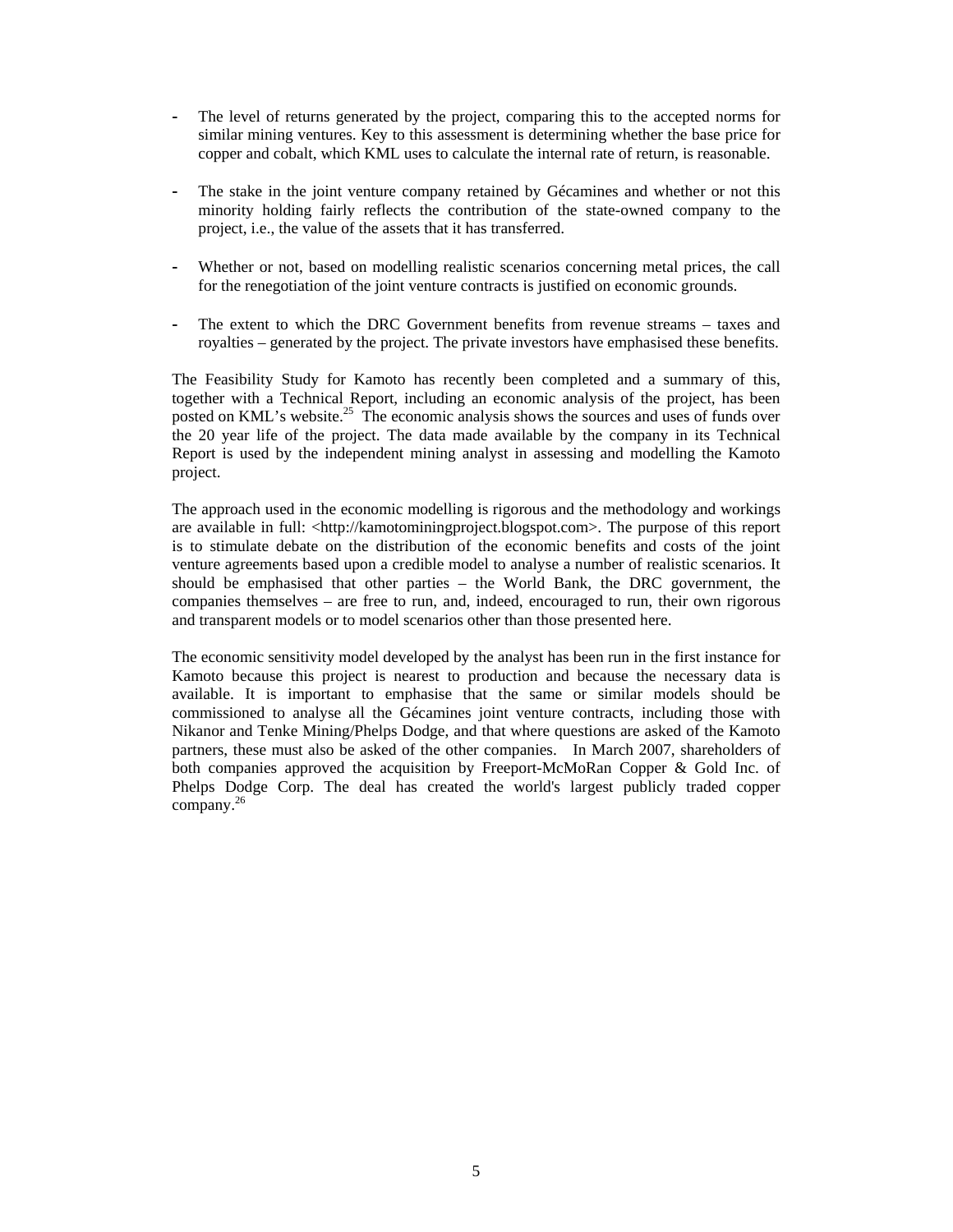#### **The Kamoto Concession**

#### *Project description*

On Feb 7 2004 a Joint Venture Contract n°  $632/6711/SG/GC/2004^{27}$  was signed between Gécamines Kinross-Forrest Limited (KFL) establishing the Joint Venture Company Kamoto Copper Company SARL (KCC). KCC is 75% owned by KFL and 25% by Gécamines. The contract was approved on August  $4<sup>th</sup>$  2005 by Presidential Decree n° 05/070<sup>28</sup>.

Under the contract, KCC has the right to mine in Kolwezi district in Katanga province, south-DRC for the next 20 years, with an option to extend.<sup>29</sup> The 15,235 hectares awarded to KCC includes the underground Kamoto mine, three open-pit mines, and the Musonoie T17 deposit.<sup>30</sup> Other assets comprise the Kamoto Concentrator and the Luilu metallurgical plant, as well as all other infrastructure. The total proven and probable reserves of copper and cobalt at Kamoto are 3.28 million tonnes and 344,000 tonnes respectively.<sup>3</sup>

#### *Current Status*

KCC is to become a leading copper company<sup>32</sup>. On January 31 2007, the company announced the closing of two contracts related to the rehabilitation of the Kamoto Mine<sup>33</sup>. The Kamoto underground mine and Dima open pits are on schedule to start production in April 2007, with work on the Kamoto concentrator and Luilu Metallurgical plant completed by, respectively, July and September 2007. First copper is to be shipped in December 2007. The figures for total production have recently been increased by the company: 2,507,708 of copper (average annual production of 125,385 tonnes over twenty years) and 121,818 tonnes of cobalt (average annual production of  $6,090$  tonnes over twenty years).  $34$ 

#### *Company structure*

Kamoto Copper Company SARL (KCC) is owned 75% by Kinross Forrest Limited (KFL) and 25% by Gécamines. KFL is itself a wholly owned subsidiary of the holding company Katanga Mining Limited, registered in Bermuda but with its corporate address in London.<sup>35</sup> An independent company, Kamoto Operating registered in Bermuda but with its corporate address in London.<sup>35</sup> An independent company, Kamoto Operating Limited, has been set up to operate the mine through a service agreement.<sup>3</sup>

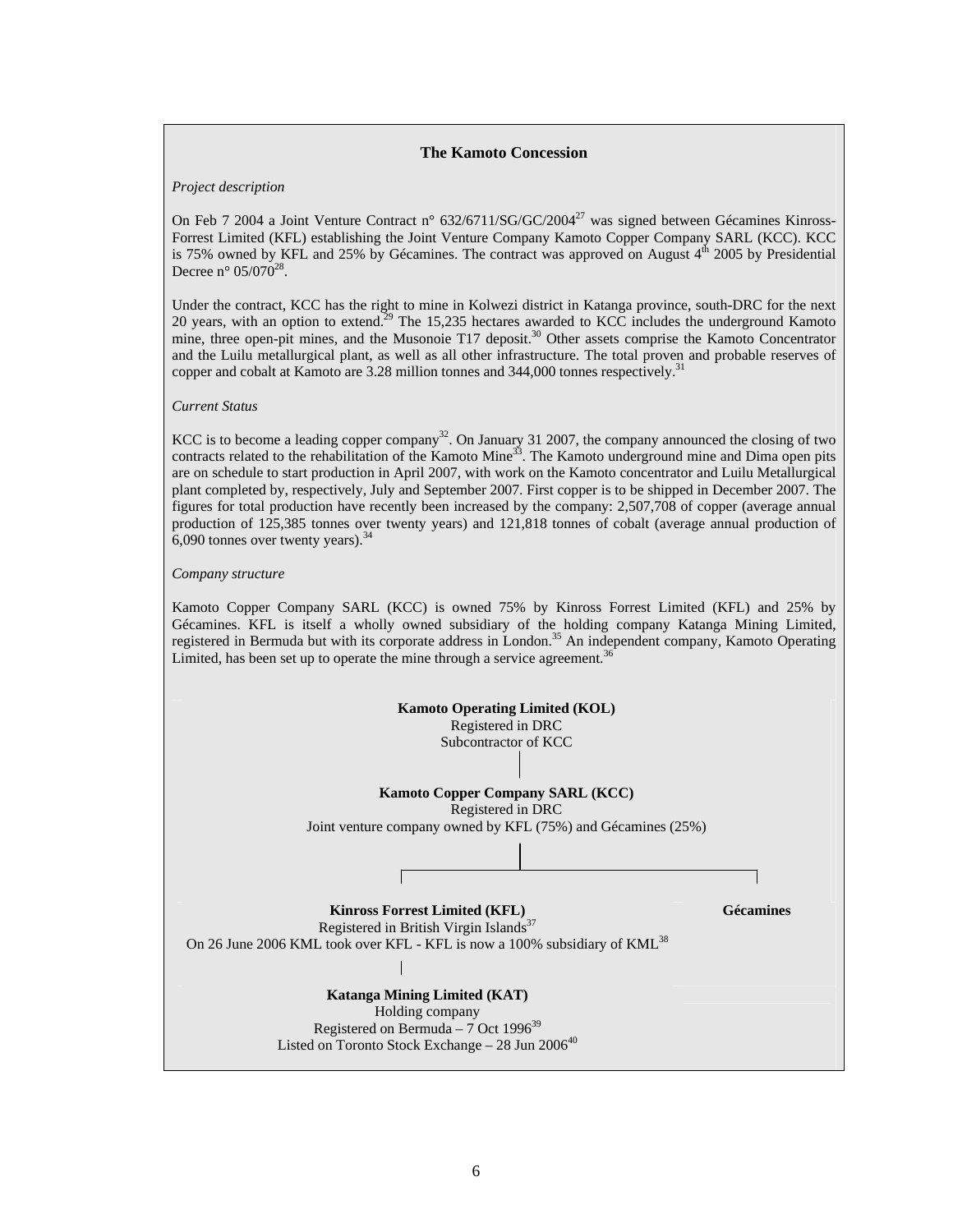### *B. The level of returns*

#### **1. Measuring returns**

To estimate the value and the feasibility of a project and to be able to decide whether to invest or not, companies calculate the Internal Rate of Return (IRR). The IRR is the rate of interest that renders the initial capital cost equal to future revenues. In other words, a company must compare how much capital it has invested in a project with the revenue that it expects to receive back from a project.<sup>41</sup> However, the annual revenues must be discounted or reduced in value because, if the initial capital had been put into alternative safe investments, this in itself would have generated a certain level of returns. This level of returns or interest is generally referred to as "the opportunity cost of capital". In general, if the IRR is greater than the opportunity cost of capital, then the project will add value for the company.<sup> $32$ </sup> The extent to which risks attach to a particular project – for example, whether production may be disrupted by political instability or even conflict – requires that the opportunity cost of capital should include a premium to offset these risks.

The opportunity cost of capital used here is 4%, plus a risk factor of 8% to hedge against investing in politically unstable DRC, giving a total of 12%. Hence an IRR in the DRC would need to be in the order of 24% to allow a margin of 12% after the opportunity cost of capital has been taken into consideration.

#### **2. Typical returns for mining projects**

IRRs of mining projects are typically fairly low, between 12 -15 per cent because they involve a long time lag (20 years), high levels of risk in prices of minerals, and technical risks related to mining, ore processing and metallurgy.

#### **3. The returns for Kamoto**

Establishing the IRR for Kamoto gives an indication as to whether or not this is over and above the typical return that might be expected from other mining projects. However, one factor of particular importance in determining the IRR is the market price paid for the copper and cobalt produced by Kamoto. Two scenarios are presented:

- **-** low metal prices, as used by the company in its Technical Report;
- **-** cautiously realistic prices, used in the expert model.

#### *(a) The IRR using low metal prices*

With the capital and operating cost estimates given in the Feasibility Study and Technical Report, and copper/cobalt prices of 1.10/10.00 US\$/lb, the project's internal rate of return is 29.3 %. This value, which compares to a 12% opportunity cost of capital, allows a good margin of return of 17.3% for the project sponsors in the case of Kamoto. This produces revenues for developing other mines, or investing in other industrial projects in DRC and in other parts of the world. The returns are shared between the project owners, KML and Gécamines at 75% and 25% respectively, under the Kamoto Copper Company (KCC) Joint Venture agreement.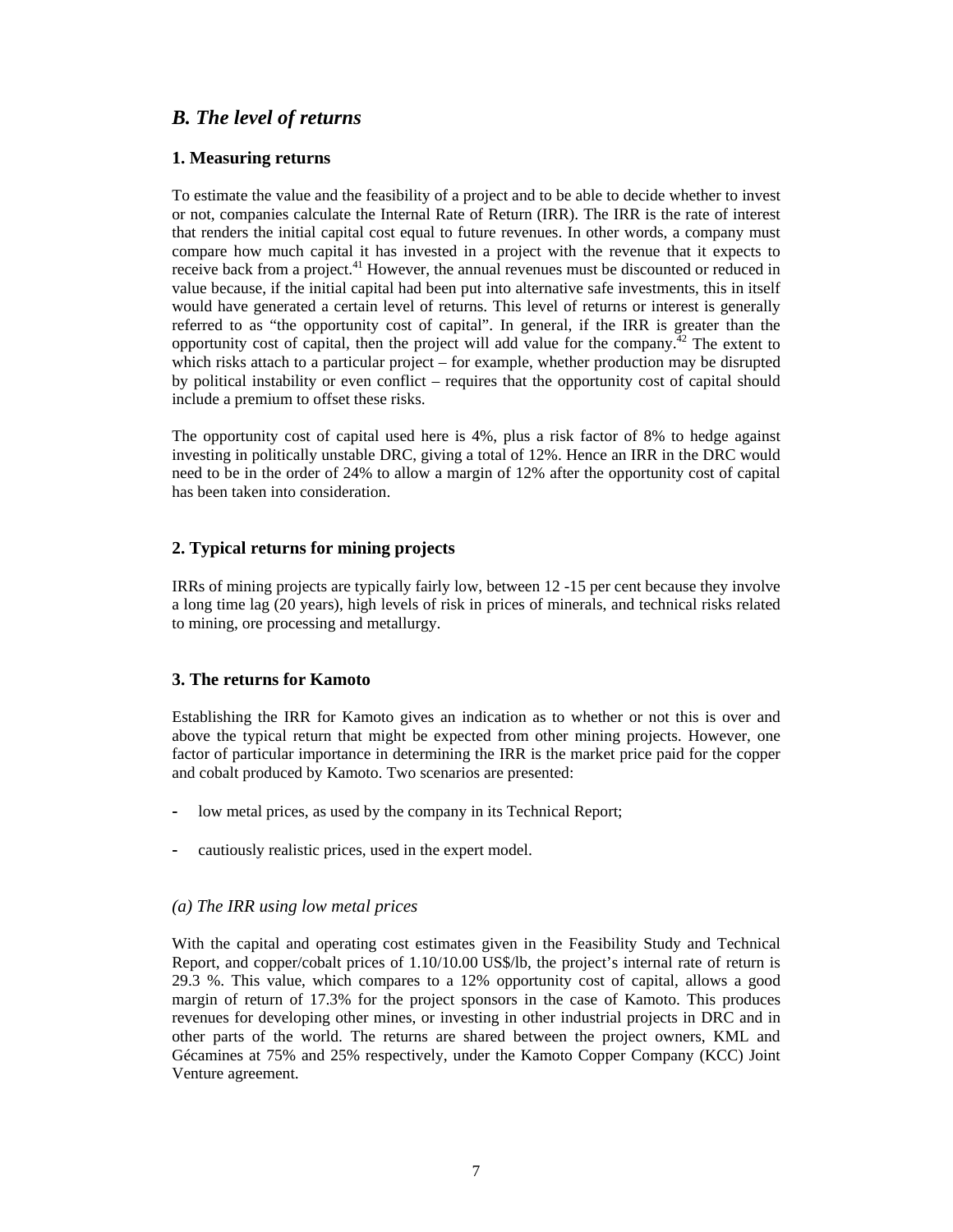#### *(b) The IRR using realistic prices*

Copper and cobalt prices are volatile and, as of the end of the first quarter of 2007, copper and cobalt prices, at 3.31/32 US\$/lb are very much higher than 1.1/10 US\$/lb used in KML's Technical Report as the base price. $43$  Of course, current prices may rise or fall. The expert view is that historical prices are a better guide. Over the last fifty or so years, the average copper price has been  $1.52$  USD/lb and the average cobalt price  $15.00$  USD/lb.<sup>44</sup> When these prices are used, the IRR for Kamoto increases significantly to 76.9%, which compared to a 12% opportunity cost of capital, leaves a margin of 64.9% to the project sponsors.<sup>45</sup>

### *C. Dividing the returns*

#### **1. The respective stakes of Gécamines and the private partners**

The returns that have been calculated, including those that model more realistic metal prices, benefit the Kamoto Copper Company Joint Venture as a whole. In other words, both the private sponsors and Gécamines, as a state owned company, are rewarded. However, in order to determine whether the returns from the project as a whole are distributed equitably between the parties, it is necessary to assess whether the return that each expects to receive from the venture is commensurate, i.e., a fair reflection of their contribution to the project.

Gécamines' contribution to the Kamoto project is considered in more depth in the section that follows. At this juncture, it is sufficient to note that Gécamines provides, by way of a lease, the copper and cobalt deposits and the mining, processing and production facilities.<sup>46</sup> Under other circumstances – for example, if it had been decided to privatise the DRC's mining assets and sell them to private investors – then Gécamines would have received an outright payment for the Kamoto concession. Rather, the decision was taken to develop Kamoto as a joint venture between the state owned mining company and a private partner. Under this arrangement, in order to receive recompense for providing the concession in the first place, Gécamines should either receive an equity share in the project equivalent to its contribution or else receive a combination of equity share and a balancing up front payment.

Indeed, under the joint venture agreement, Gécamines retains a 25% stake in KCC while the private sponsors, KML, are given a 75% stake, entitling both parties to their respective shares of future revenue. No up front payment is made to Gécamines for the assets it has transferred. Hence, of the margins of return above the opportunity cost of capital generated by the mine – i.e., 17.3% in the base case and 64.9% with higher metal prices – one quarter will go to Gécamines and three quarters to KML.

In order to assess whether Gécamines' contribution to the project is fairly reflected in the Joint Venture agreement, it is necessary to establish:

- What it is that Gécamines has contributed to the project;
- **-** The value of Gécamines' contribution how much it has put into the project;
- **-** The value of the Kamoto deal to Gécamines how much it gets back for its 25% stake.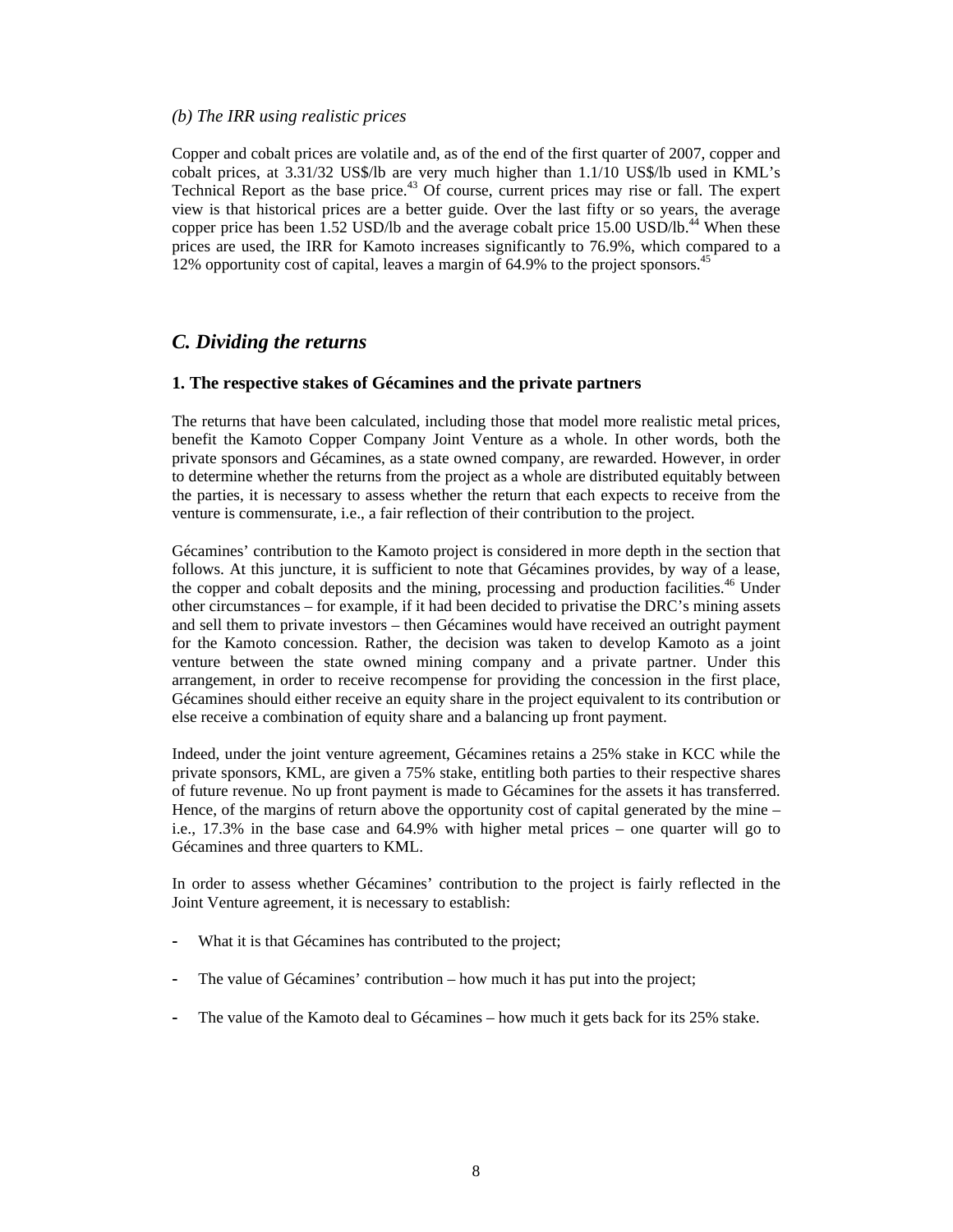#### **2. Gécamines' Contribution to KCC**

The Technical Report outlines the defined assets contributed by the two partners to the joint venture: 47

Gécamines leases to KCC the Kamoto Mine, Kamoto and DIMA concentrators, the Luilu hydrometallurgy plant facilities, together with all their infrastructures and surface holdings, including the processing facilities, and all mobile equipment, together with all related files and records and all technical data. Gécamines also leases to KCC the Kamoto, Dikuluwe, Mashamba East and Mashamba West deposits, as well as the Musonoie-T17 West deposit, or any other deposits that will provide ores to ensure project profitability. KFL contributes the management expertise to operate the mines and the plants, and the technology and the organization of the equity and debt financing to start the project and to carry it through the life of the agreement.

While Gécamines remains the sole title-holder and owner of the mines and the tailings, the concessions confer to KFL the sole and exclusive right to mine.<sup>48</sup>

#### *(a) Plant, equipment and installations*

The value of the existing underground mine infrastructure, the ore processing facilities and metallurgical and electrolysing plants depends upon how much money is needed to refurbish them. Statements made by KML acknowledge the importance of the mineral assets and plant contributed by Gécamines at Kamoto.

According to KML's Technical Report, Gécamines assets are considerable, and much of plant, though in need of refurbishment and upgrading, requires relatively modest levels of investment before production can be started: "The initial refurbishment and rehabilitation of the Kamoto Mine, Kamoto Concentrator and Luilu Metallurgical plant and related infrastructure will require approximately six months as the Kamoto Mine requires only limited work to restore it to production".<sup>49</sup> The Technical Report also notes that: "Limited maintenance of the remaining infrastructure is required. Mining can begin almost immediately once the equipment arrives on site."50

#### *(b) The copper and cobalt reserves*

Kamoto has impressive proven and probable copper and cobalt reserves. KML has recently posted increased totals for the copper reserves (up 12% from the Feasibility Study) and cobalt reserves (up 19% from the feasibility study).<sup>51</sup>

|                                                            | Copper<br>Grade %    |                     | Cuopper<br>Tonnes<br>(000s) |                     | Cobalt<br>Grade %    |                     | Cobalt<br><b>Tonnes</b><br>(000s) |                     |
|------------------------------------------------------------|----------------------|---------------------|-----------------------------|---------------------|----------------------|---------------------|-----------------------------------|---------------------|
|                                                            | Feasibility<br>Study | Revised<br>Schedule | Feasibility<br>Study        | Revised<br>Schedule | Feasibility<br>Study | Revised<br>Schedule | Feasibility<br>Study              | Revised<br>Schedule |
| <b>Total</b><br><b>Reserves</b><br>&<br>Proven<br>probable | 3.16%                | 3.53%               | 2,924                       | 3,280               | 0.31%                | 0.37%               | 288                               | 344                 |
| <b>Total</b><br>resources<br>Measured and<br>indicated     | 3.47%                | 3.47%               | 2.388                       | 2.388               | 0.39%                | 0.39%               | 270                               | 270                 |
| Total<br>&<br>Reserves<br>Resources                        | 3.29%                | 3.50%               | 5,312                       | 5,668               | 0.35%                | 0.38%               | 558                               | 614                 |

Source: Katanga Mining Limited, Revised production schedule and costs, April 2007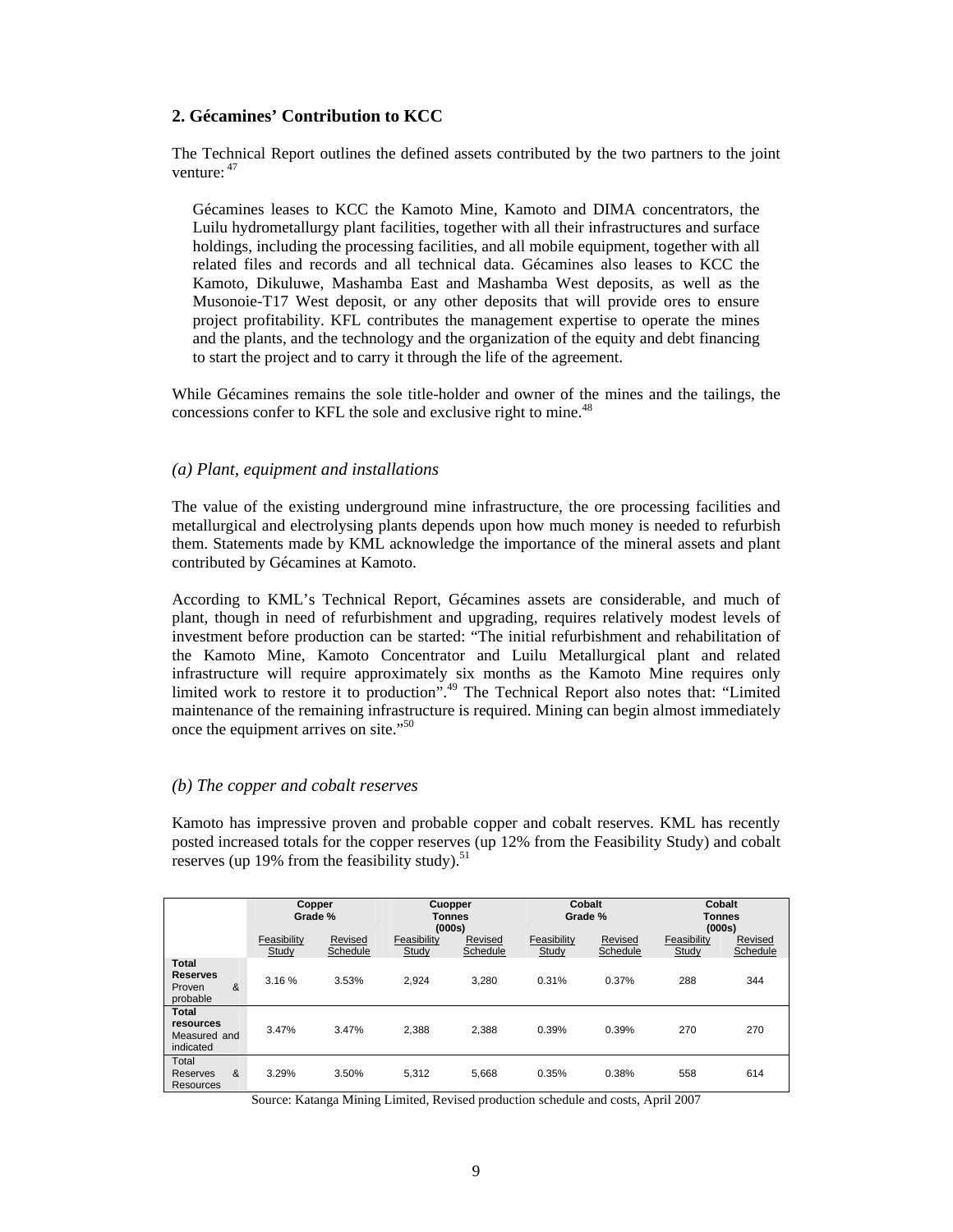In addition to the proved and probable reserves (i.e., those reserves reported with a high degree of certainty), KML is also confident about Kamoto's potential: "As meaningful exploration has not been carried out in the region since the early 1980's, the Project area holds significant potential for new discoveries, and further target generation and exploration drilling should be undertaken."<sup>52</sup>

In a recent interview, the president and chief executive officer (CEO) of KML is unequivocal about the quality of both the reserves and production facilities: 'I am unaware of any start-up enterprise in the base metal mining sector that has come into the marketplace with such large, high-grade reserves and large installed capacity....If you look at the grade of these deposits, the production grade of the ore going into the mills and the plants, it's extremely high by world standards, and as a result this operation will be one of the lowest cost producers in the world.'<sup>53</sup>

#### **3. The value of Gécamines' contribution: the failure to audit Kamoto**

In the absence of an audited book value of the assets transferred by Gécamines to KCC at Kamoto, there is no sound basis upon which to calculate whether the 25% stake it retains in the project is fair. Yet, incredibly, the value of these assets has either not been calculated at all or else the result of any audit has not been included in the Feasibility Study and Technical Report or otherwise published by  $KML$ .<sup>54</sup>

The World Bank's principal mining specialist has stated:<sup>55</sup> "Divestiture of state mineral reserves and producing assets in favor of private companies is generally done after a through analysis, appraisal and valuation of the assets….This has not been the case with the contracts in question." (Andrews confirms: "The contracts in question are between Gécamines and Kinross-Forrest, Global Enterprises Company (G.E.C.), and the consortium for the development of Tenke Fungarume (Lundin Holdings and Phelps-Dodge)."). Andrews continues: "The result is that the government may not have received the full value of the assets to be transferred."

The fact that the assets that Gécamines brings to the project have not been valued must raise serious concerns about the basis upon which the returns from the project are divided. As a result, the split 25% to Gécamines and 75% to KML appears entirely arbitrary. The expert advice is that the only accurate way to obtain the actual value of assets transferred by GCM to KCC is to visit the site and to run a technical and financial audit of the assets and accounts – something which should have been done before the terms of the joint venture were finalised.

In the absence of this audit, however, it is still possible to make an assessment of whether the Kamoto deal is fair to Gécamines. The first step, in the absence of an audit, is to estimate a value for the Gécamines assets that have been transferred. The second step is to model how much Gécamines 25% stake in the project is worth. To do this, it is necessary to consider both the scenario presented by KML – which both reflects and justifies the existing Joint Venture Agreement – and an alternative scenario which uses more realistic copper prices, referred to above.

#### **4. An estimated value for the Kamoto assets**

The president and CEO of KML has recently gone on record stating that 'we can we can create the size of output that I have referred to with modest capital, compared to a greenfield undertaking. The program I highlighted will take CDN\$427 million [US\$365 million] to accomplish. If you looked at the cost of a greenfield program, it would be in excess of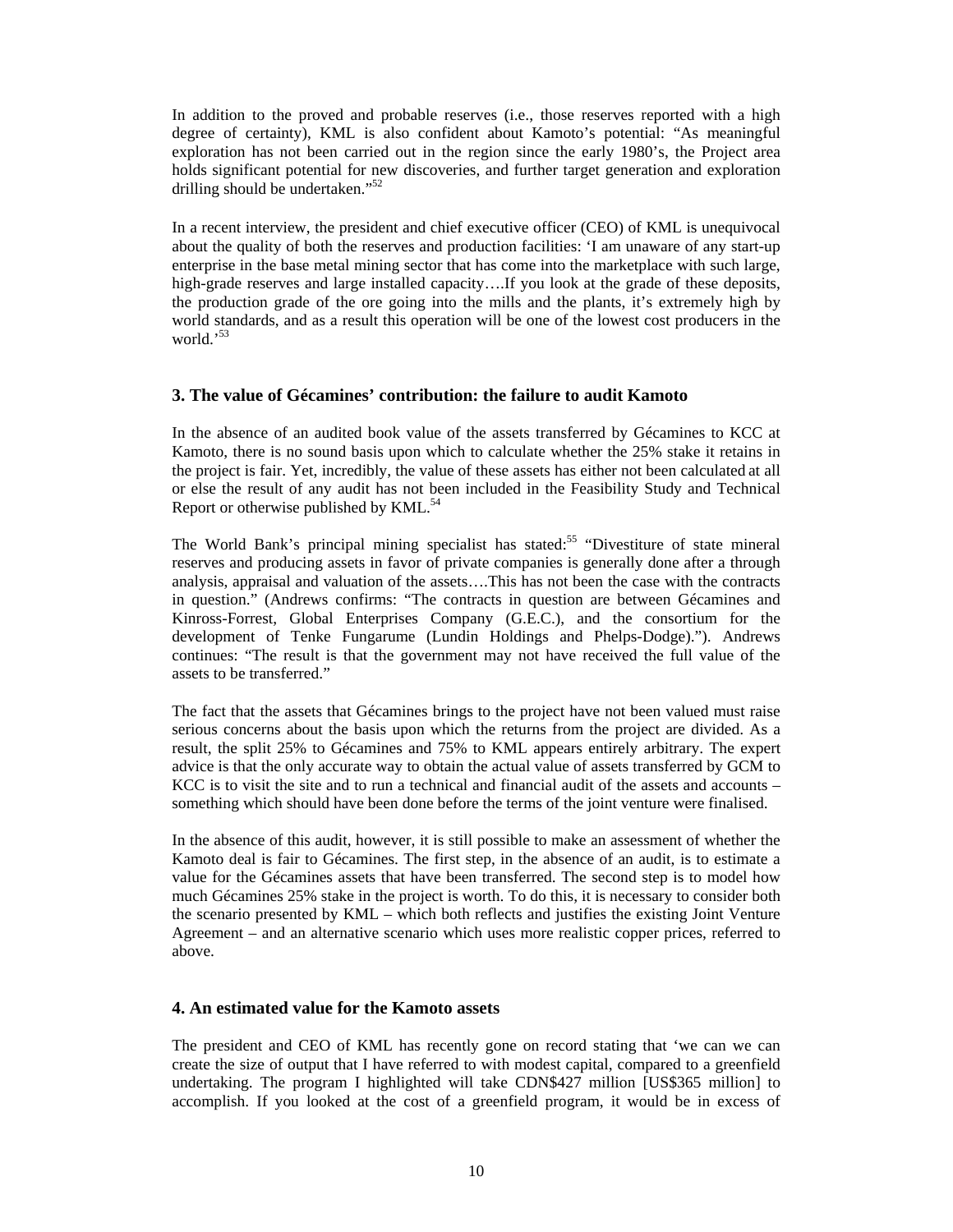CDN\$1 billion [US\$0.85 billion]. So, in other words, we can compress the time it's going to take to complete all this and we can achieve this level of production for far less than if it was a greenfield project.<sup>56</sup> According to this estimation, it would therefore appear that the infrastructure and plant alone at Kamoto are worth over CDN\$570 million (US\$488 million).

#### **5. The value of Gécamines 25% stake**

Establishing a value for the assets transferred by Gécamines is an important first step in determining whether its 25% stake in the project is a fair reflection of its contribution. However, having estimated a value for these assets, the second step is to calculate what Gécamines' 25% stake in the project is worth. If it is worth an equivalent amount to, or more than, the value of the assets, then Gécamines 25% holding is fair. If, however, the value accruing to Gécamines is worth less than its contribution, then the agreement is unfair. Of course, in making this calculation, a number of factors have to be taken into account, the most important of which is again the price of copper and cobalt. A model has therefore been used to calculate how much the Kamoto project is worth to each party – the net present value (NPV) – which allows metal prices to be varied. In calculating this worth, the fact that the different parties have higher or lower costs – for example, KML brings more investment funds to the project – has been taken into consideration. Once more the scenario envisaged in the feasibility study, which was used to determine how the joint venture was framed, is contrasted with a scenario of realistic metal prices, much more in line with prevailing market conditions.

#### *(a) How much is the 25% equity stake worth? The scenario favoured under the existing joint venture*

| Equity split                      | 25% Gécamines     |
|-----------------------------------|-------------------|
|                                   | 75% KML           |
| Metal prices                      | Copper \$1.1/lb   |
|                                   | Cobalt \$10/lb    |
| Up front payment                  |                   |
| Value (NPV @ 12% discount factor) | \$143.2 Gécamines |
|                                   | \$145.5 KML       |
| % share value*                    | 26.7% Gécamines   |
|                                   | 27.1% KML         |
| Project IRR                       | 29.3%             |
| Cost of capital/discount factor   | 12%               |
| Margin                            | 17.3%             |

Low metal prices, Gécamines actual 25% stake

\*% share values relate to total NPV of the project; the balance is DRC's share (see section E, below)

The Kamoto project is worth \$143.2 million (i.e., NPV) to Gécamines. The project is worth a similar amount – \$145.5 million – to KML, giving an attractive IRR of 29.3% or 17.3% above the opportunity cost of capital. Hence, the initial impression is that the value generated by the project is equally divided under the scenario modelled in the Feasibility Study and Technical Report and reflected in the terms of the Joint Venture agreement. Gécamines receives well under a third of the estimated value of the assets it has contributed to the project, but there is no scope for an up front payment under this scenario if KML are to benefit from their investment. Indeed, the scenario favoured by KML justifies the principal tenets of the Joint Venture Agreement: 25% to Gécamines, and no up front payment made nor envisaged for the assets transferred. However, the apparent equity of this arrangement relies on the use of low copper and cobalt prices that are not realistic in terms of average historical prices.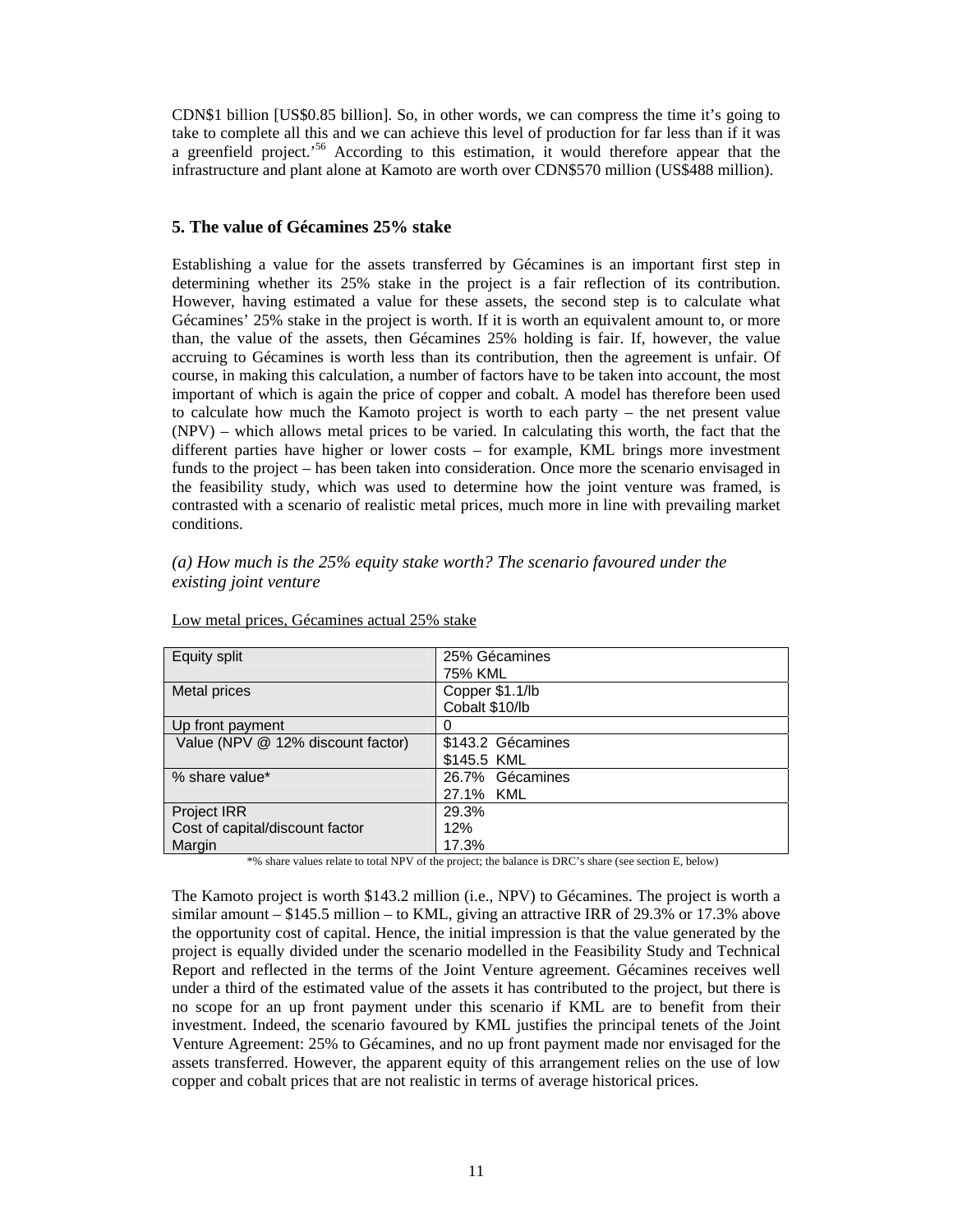#### *(b) How much is the 25% equity stake really worth? A more realistic scenario*

| Equity split                      | 25% Gécamines             |  |  |
|-----------------------------------|---------------------------|--|--|
|                                   | 75% KML                   |  |  |
| Metal prices                      | Copper \$1.52/lb          |  |  |
|                                   | Cobalt \$15/lb            |  |  |
| Up front payment                  |                           |  |  |
| Value (NPV @ 12% discount factor) | \$351.2 million Gécamines |  |  |
|                                   | \$716.5 million KML       |  |  |
| % share value*                    | 21.4% Gécamines           |  |  |
|                                   | 43.6% KML                 |  |  |
| Project IRR                       | 76.9%                     |  |  |
| Cost of capital/discount factor   | 12%                       |  |  |
| Margin                            | 64.9%                     |  |  |

#### Realistic metal prices, Gécamines actual 25% stake

\*% share values relate to total NPV of the project; the balance is DRC's share (see section E, below)

When metal prices are increased in line with historic prices to more realistic levels, a significant part of the value realised from the project under the terms of the existing Joint Venture Agreement is captured by KML at the expense of Gécamines. Although the project's worth to Gécamines improves, the state mining company receives a significantly smaller share (i.e., 21% compared to 44% for KML) of the project's value – which, at \$351.2 million, is also worth considerably less than the value of the assets it has contributed to the project – and under the existing Joint Venture, it receives no up front payment for the assets it has transferred. In comparison, the worth of Kamoto to KML increases dramatically to \$716.5 million or over twice the value received by Gécamines. This scenario is much closer to the prevailing scenario at Kamoto: in other words, Gécamines is bound into a Joint Venture Agreement based on unrealistically low metal prices and no up front payment when, in reality, prices are much higher. A disproportionate amount of the value generated by the Kamoto project accrues to KML.

### *D. Arriving at a fair deal for Gécamines*

In order to arrive at an equitable deal for both parties, there are two possible solutions: the first is for KML to make a one off, balancing payment to Gécamines; the second is for Gécamines to increase the amount of equity it holds in the project.

#### **1. A balancing payment**

Taken together, the worth of the Kamoto project to Gécamines, when combined with an up front balancing payment, should be equivalent to the book value of the assets the state owned mining company contributed at the outset. This combination of up front payment and present value can again be modelled for different metal prices: the scenario considered here uses realistic prices.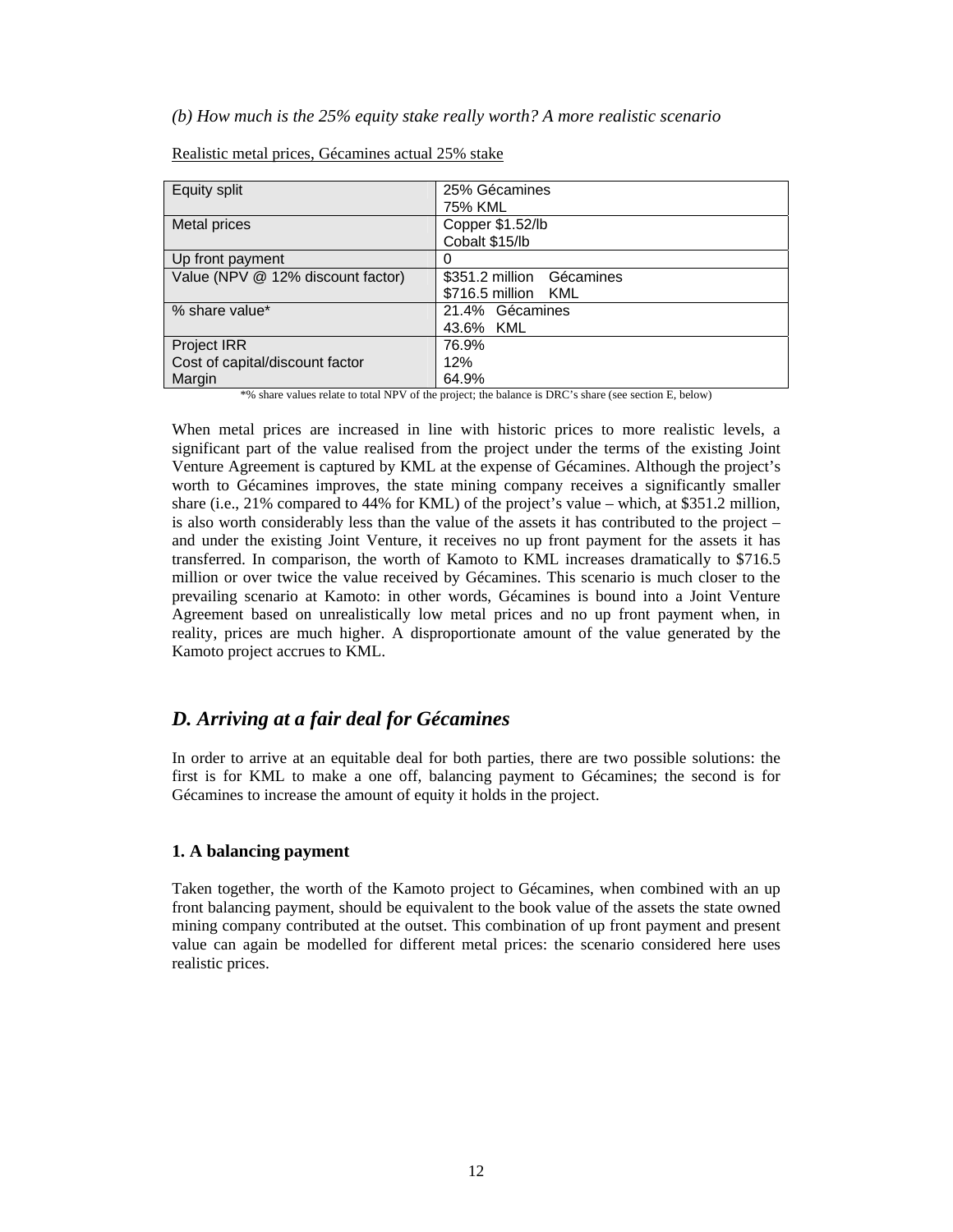| Equity split                      | 25% Gécamines              |  |  |
|-----------------------------------|----------------------------|--|--|
|                                   | 75% KML                    |  |  |
| Metal prices                      | Copper \$1.52/lb           |  |  |
|                                   | Cobalt \$15/lb             |  |  |
| Up front payment                  | \$266.3 million            |  |  |
| Value (NPV @ 12% discount factor) | \$589 million<br>Gécamines |  |  |
|                                   | \$716.5 million KML        |  |  |
| % share value*                    | 31.3% Gécamines            |  |  |
|                                   | 38.1% KML                  |  |  |
| <b>Project IRR</b>                | 76.9%                      |  |  |
| Cost of capital/discount factor   | 12%                        |  |  |
| Margin                            | 64.9%                      |  |  |

\*% share values relate to total NPV of the project; the balance is DRC's share (see section E, below)

Using this scenario, Gécamines receives a total equivalent to \$589 million for the assets it has contributed to the project, a figure that is in line with a plausible value for the plant, equipment and metal reserves, at a reasonable discount. At the same time, KML still receives a somewhat advantageous split of the value generated, i.e., 38% compared to 31% for Gécamines.

#### **2. An increased stake for Gécamines**

| <b>Equity split</b>               | 40% Gécamines<br>60% KML           |
|-----------------------------------|------------------------------------|
| Metal prices                      | Copper \$1.52/lb<br>Cobalt \$15/lb |
| Up front payment                  | 0                                  |
| Value (NPV @ 12% discount factor) | \$528.5 million Gécamines          |
|                                   | \$539.1 million KML                |
| % share value*                    | 32.2% Gécamines                    |
|                                   | 32.8% KML                          |
| <b>Project IRR</b>                | 76.9%                              |
| Cost of capital/discount factor   | 12%                                |
| Margin                            | 64.9%                              |

\*% share values relate to total NPV of the project; the balance is DRC's share (see section E, below)

Again using realistic metal prices, rather than Gécamines receiving a one off balancing payment, it is possible to model an increased equity holding for Gécamines that results in the state owned mining company deriving fair value from Kamoto over the duration of the project. Of course, Gécamines holding should only be increased to the point where the Kamoto deal remains attractive for KML. On this basis, it would appear that a fair distribution of equity is 40% to Gécamines and 60% to KML. This still allows KML to derive a value of \$539 million from the project. At the same time, the project is worth \$528 million to Gécamines, which is in line with with a plausible worth of the plant, equipment and metal reserves transferred, at a reasonable discount. In other words, both parties derive an approximately equal share of the value from the project.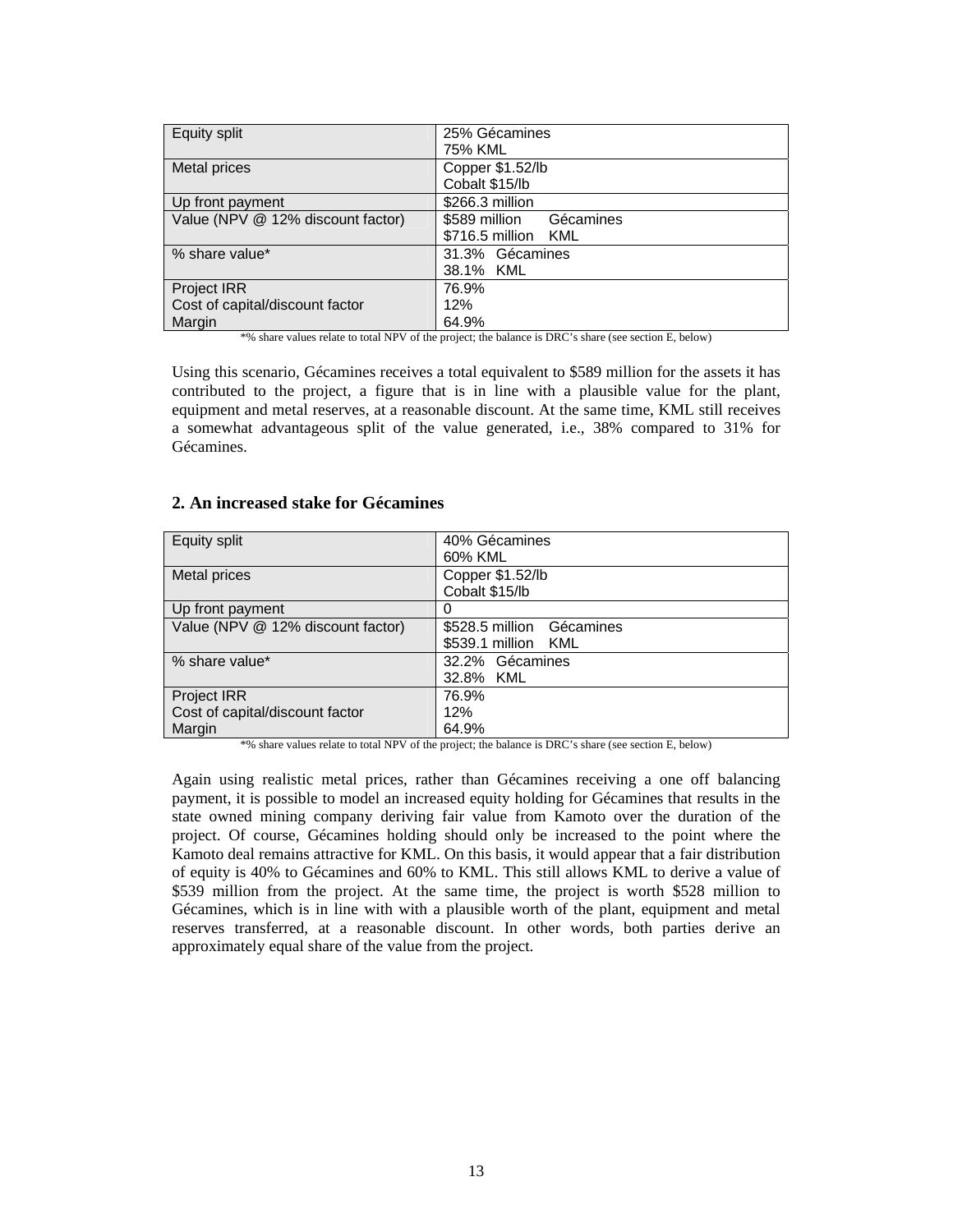### *E. The wider benefits to the DRC: a justification for the existing joint venture?*

So far the analysis has dealt with the fairness of the KCC Joint Venture in relation to Gécamines and the private partners. From this standpoint, it is apparent that, given the significantly underestimated metal prices and the zero value placed on the assets transferred by the state owned company for its 25% stake, the deal is unfair to Gécamines. However, KML has consistently argued that the Kamoto project should be seen in the wider context of contributing to the rebuilding of the Congolese economy and the reconstruction of the country. Clearly investment in DRC is vital: it will ultimately provide tax revenue (both corporate and income tax) to central government, create waged jobs and foster a domestic market for goods and services. Such factors need to be taken into account when assessing the wider benefits of the Kamoto project, in order to establish to what extent, if any, they offset the existing poor deal for Gécamines.

Katanga Mining is planning to invest  $$675$  million in the Kamoto project.<sup>57</sup> The company estimates that the project over its twenty year lease will contribute almost \$2.2 billion in taxes, royalties, wages and other spending to the DRC economy.<sup>58</sup> Ultimately, 2,500 people will be employed during the operational phase, with 'double that number indirectly employed in the supply chain.' The company also points to 'a significant multiplier effect as increased consumer spending supports local businesses.' The initial redevelopment has created 1,700 jobs and the company claims that, even at current levels of employment, \$950,000 a month is injected into government and the local economy.<sup>59</sup> As of the beginning of 2007, KML estimated its contribution to date into the DRC economy at \$10.4 million, of which expenditure on locally sourced goods accounted for \$5.1 million and 'payroll and social support'  $$4.6$  million.<sup>60</sup> No detailed breakdown of social expenditure per se to date or in the future is given: the focus is to be upon 'strategically high impact, self sustaining projects – healthcare & education and training.'

It is, of course, pertinent to note that an improved deal for Gécamines will not, of course, adversely effect many of these wider benefits: job creation, social expenditure, revenue streams from taxation and royalties.

While KML has provided little or no data or explanations of how it has calculated the wider benefits it cites, the expert model can again be used to determine the relative worth of the Kamoto project not only to the project partners, but also to the DRC government. Again, this value alters depending on the metal prices used and whether or not a balancing payment is made for the assets transferred. The following scenario is used: a 25% share for Gécamines, with no up front payment (as under the current joint venture contract), with three price different price levels of \$1.10/\$10/lb copper/cobalt (the base case in the Feasibility Study), \$1.52/\$15/lb copper/cobalt (based on historic prices) and \$1.25/\$10/lb copper/cobalt. This latter scenario is added because these prices are used by KML in its February 2007 presentation when calculating returns for the DRC government.**<sup>61</sup>**

| Value (NPV @ 12% discount factor)<br>\$US million<br>% of total |            | <b>Metal prices Copper/Cobalt \$US/lb</b> |            |
|-----------------------------------------------------------------|------------|-------------------------------------------|------------|
|                                                                 | 1.10<br>10 | 1.25<br>10                                | 1.52<br>15 |
| <b>KML</b>                                                      | 145.5      | 274.4                                     | 716.5      |
|                                                                 | 27.1       | 35.2                                      | 43.6       |
| <b>Gécamines</b>                                                | 143.2      | 189.6                                     | 351.2      |
|                                                                 | 26.7       | 24.3                                      | 21.4       |
| <b>DRC Government</b>                                           | 248.1      | 316.7                                     | 576.3      |
|                                                                 | 46.3       | 40.6                                      | 35.1       |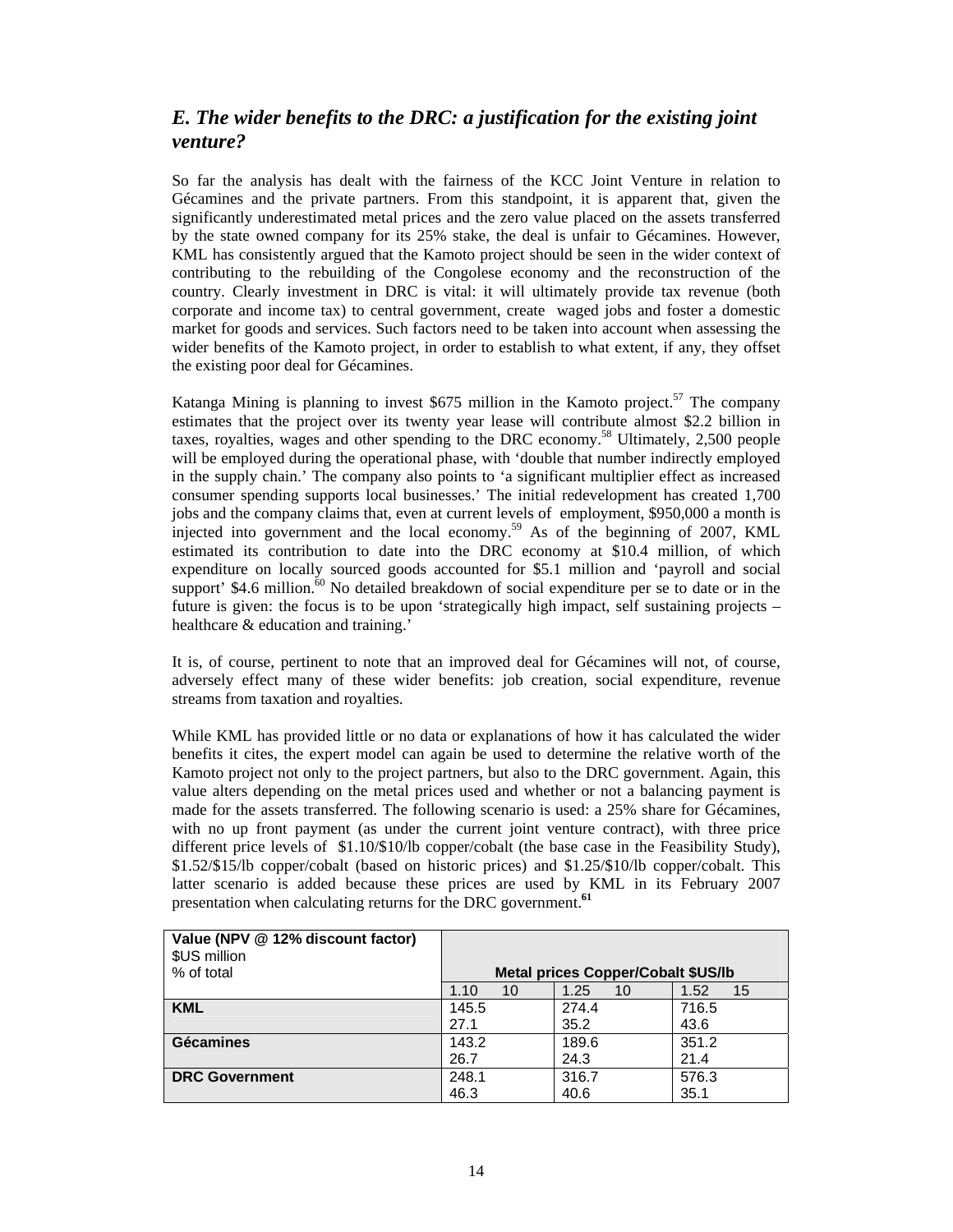It should be noted that increasing metal prices from the low levels used in the Feasibility Study and Technical Report, through the conservative prices used in KML's February 2007 presentation, to realistic levels based on historic data, results in a smaller proportion of the project's value accruing to the DRC Government (i.e., through taxes and royalties) and a larger proportion accruing to KML as the private sector partner.

### *F. Erring on the side of caution: final considerations*

The object of modelling the returns and worth generated for each of the project partners at Kamoto is to obtain an independent assessment of the fairness or otherwise of the joint venture agreement. Considerable care has been taken to avoid using base data that would result in overstating the case for renegotiation in favour of Gécamines. Indeed, a conservative value has been given to many of the variables:

- The realistic, historically based, copper and cobalt prices used throughout this assessment are well below current prices for copper and cobalt. As of the end of the first quarter of 2007, copper and cobalt prices were  $3.31/32$  US\$/lb respectively.<sup>62</sup> Current prices may rise or fall. For as long as prices remain high, KML will benefit from the lion's share. Hence the call for any redistribution based on realistic prices is reinforced should high metal prices persist.
- The opportunity cost of capital or discounting factor of  $12\%$  used here in the analysis is stringent, in fact more so than the 6% discounting factor used by KML in the Technical Report and Feasibility Study. Running the model based on the latter figure of 6%, as used by the company, would further increase the IRR and skew the distribution of net present value towards KML and away from Gécamines.
- Estimating a value for the Kamoto assets is based upon average annual production figures of 115,000 tonnes copper and 6000 tonnes cobalt. However, this level of production will leave 26% of proven and probable copper reserves (765,906 million tonnes) and 60% of proven and probable cobalt reserves (174,659 million tonnes) untouched. In other words, the in ground assets are worth considerably more than allowed for, should annual production increase.<sup>63</sup>
- Moreover, since the Feasibility Study and Technical Report were completed, KML has revised upwards both the extent and grade of the copper and cobalt ores. Proven and probable ore grades for both the Kamoto underground mine and the T17 open pit mine increased significantly.<sup>64</sup> The copper grade at Kamoto increased by 23.7% to 3.86% and cobalt grade increased by 33.3% to 0.48%. The amount of proven and probable ore reserves has increased by 399,000 tonnes.<sup>65</sup> Again, in the RAID analysis, the lower figures from the Feasibility Study and Technical Report are used.
- The effect of improved ore grades is to increase both the amount of copper and cobalt that can be processed and produced – by 30 per cent and 63 respectively in the first three phases of operations to 2010. According to the CEO of KML: "This improved production profile creates opportunity to reduce the already low cost of production projected from the feasibility study. We expect our net cash flow in the early stages of the project to improve and the financial benefits for all stakeholders to increase." As the model has been run using the higher production costs from the Feasibility Study and Technical Report, it would be necessary to run it again using the revised figures in order to assess the distribution of these benefits between KML, Gécamines and the DRC government.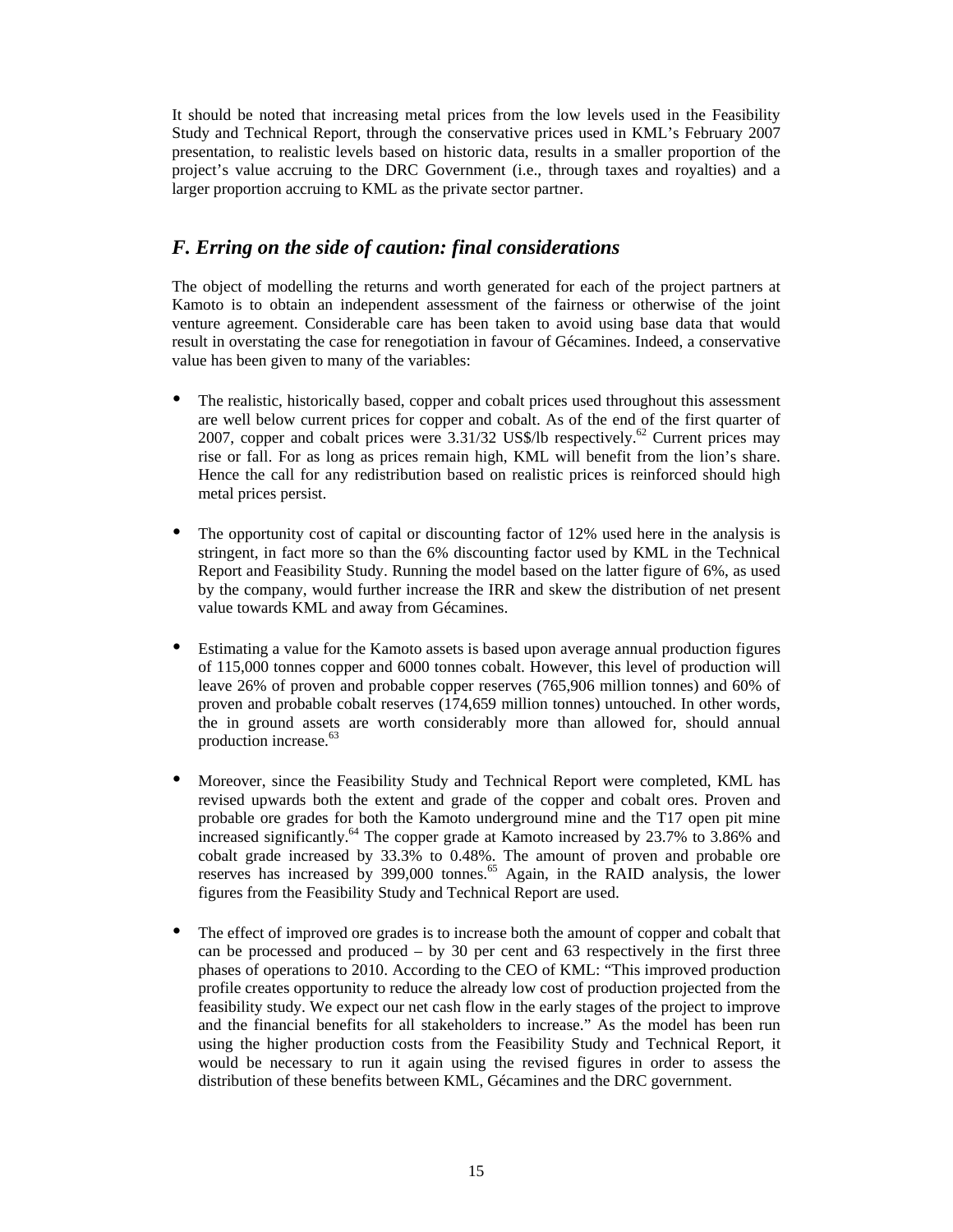• Account has only been taken here of proven and probable reserves. Figures from the company suggest that measured and indicated resources – that is, estimates of resources which may turn out to be underground – could amount to as much as 2.4 million tonnes of copper and 270,000 tonnes of cobalt.<sup>66</sup>

## **III. Conclusion: justifying the call for renegotiation of the Joint Venture Agreements**

- KCC, Gécamines and KML, appear to have underestimated the long term copper price (1.10\$/lb instead of 1.52\$/lb) and the cobalt price (10\$/lb instead of 15\$/lb) when compared with prices based on real historical data.
- Hence the IRR for the project is significantly increased to 76.9%, which compared to a 12% opportunity cost of capital, leaves a margin of 64.9% to the project sponsors.
- However, KML, as the private partner, captures a disproportionate amount of these returns because the 25% stake in the project owned by Gécamines under the existing agreement does not reflect the true value of its contribution to the project.
- It is a matter of serious concern that the considerable value of the assets the reserves of copper and cobalt and the plant and equipment – brought to the project by Gécamines have never been properly assessed. Comments by the KML's CEO suggest that, when compared to a greenfield site, and after taking into consideration the cost of refurbishment, these assets are worth in the region of \$570 million.
- Modelling the worth of the Kamoto project using realistic metal prices produces a net present value to KML of \$716.5 million and to Gécamines of \$351.2 million. Not only is the NPV accruing to Gécamines worth considerably less than the value of the assets it has contributed to the project, but the state owned company receives a disproportionately low percentage of the value created – less than half that received by KML.
- The imbalance in the distribution of the benefits from the Kamoto project can be redressed either by an up front payment to Gécamines or through an increase in its equity stake in the project. Using realistic metal prices in the model suggests that an up front payment in the region of \$266 million or an increased equity stake for Gécamines of 40%. Both scenarios would result in a broadly equitable distribution of the NPV of the project, albeit slightly more favourable to KML.
- Increasing metal prices from the low levels used in the Feasibility Study and Technical Report, through the conservative prices used in KML's February 2007 presentation, to realistic levels based on historic data, results in a smaller proportion of the project's value accruing to the DRC Government (i.e., through taxes and royalties) and a larger proportion accruing to KML as the private sector partner.
- An improved deal for Gécamines will not, of course, adversely effect many of these wider benefits: job creation, social expenditure, revenue streams from taxation and royalties.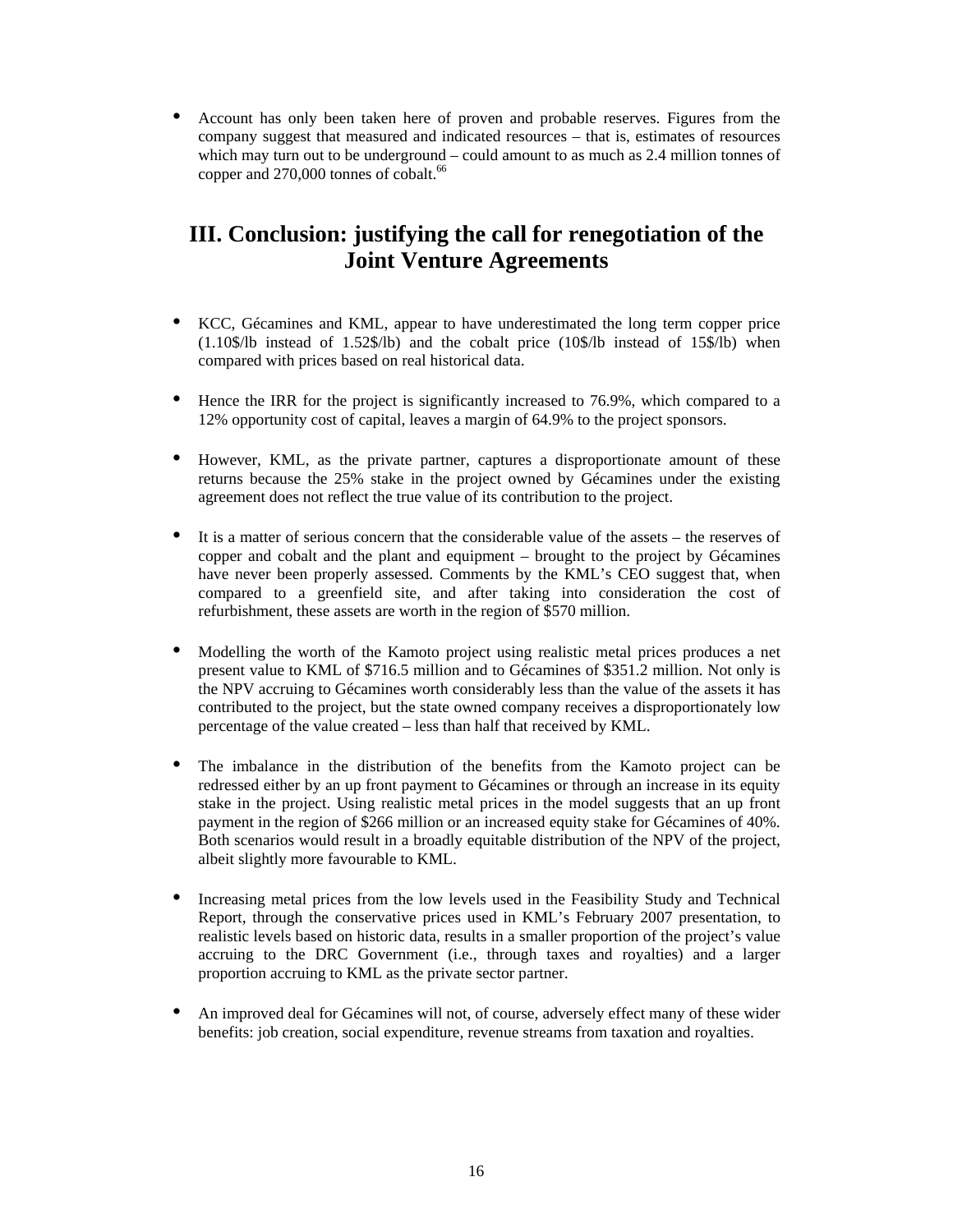### **IV. Recommendations**

Both a former and present chief executives of Gécamines have stated that consideration should be given to the review and renegotiation of the joint venture contracts. Robert Crem has advocated the "revocation or suspension of mining contracts and conventions under negotiation or signed" and "[t]he examination and audit of these contracts and/or conventions as a condition for their implementation, together with their technical, commercial and financial plans with a view to their eventual revision or annulment.<sup> $0.67$ </sup> In an interview published in July 2006 by the Financial Times (FT), Paul Fortin, the incumbent head of Gécamines, confirmed that there is a possibility some of the mining contracts could be renegotiated.<sup>68</sup> He also stated that if Gécamines enters into new joint ventures, it would be through open tenders. While Fortin acknowledges that the annulling of contracts could undermine the DRC's development prospects, he states that if companies failed to produce then "we will cancel the contract, we will apply to court." Finally, and most importantly, the DRC mines minister, Martin Kabwelulu, announced as recently as 27 March 2007 that government officials must "suspend, until further notice, all negotiations aimed at the conclusion of new partnerships as long as the government is conducting a process of reviewing existing contracts."<sup>69</sup> On March 7 2007, Kabwelulu announced that that he had established a commission to review all mining deals with the aim of amending those deemed unfair to the Congolese state.

There currently appears to be the political space for the renegotiation, where necessary, of joint venture contracts that are genuinely disadvantageous to Gécamines or the Congolese state. In the light of this, and in the light of the current analysis, RAID recommends that:

- This or a similarly rigorous model should be run for the other joint venture projects, including with Nikanor and with Tenke Mining/Phelps Dodge, to establish whether or not there is an equitable distribution of the project benefits between the parties. Nothing precludes the private companies, Gécamines, the World Bank or the Ministry of Mines from carrying out such an analysis. The results of such an analysis should be made public.
- Given that one of the most important variables is the price of copper and cobalt the base rate should be set by an independent expert, possibly the World Bank.
- The returns and value of the Kamoto project should be re-modelled, taking into consideration the improved production figures and reduced costs.
- The value of the assets that Gécamines brings to each of the joint venture projects should be properly audited.
- Based on the current modelling exercise, the terms of the existing KCC Joint Venture Agreement should be renegotiated so that they more equitably reflect Gécamines contribution to the project. Either the latter's equity stake should be increased or KML should make an up front payment made to the state owned mining company.
- Based on the results from an equivalent model, the other joint venture projects, including those with Nikanor and with Tenke Mining/Phelps Dodge, should be reviewed to determine the relative distribution of the project benefits between the parties to establish whether these are commensurate with their respective contributions.
- Clearly there is a need for a much wider review that should include the equally problematic contracts related to gold, diamonds and other minerals. For this reason the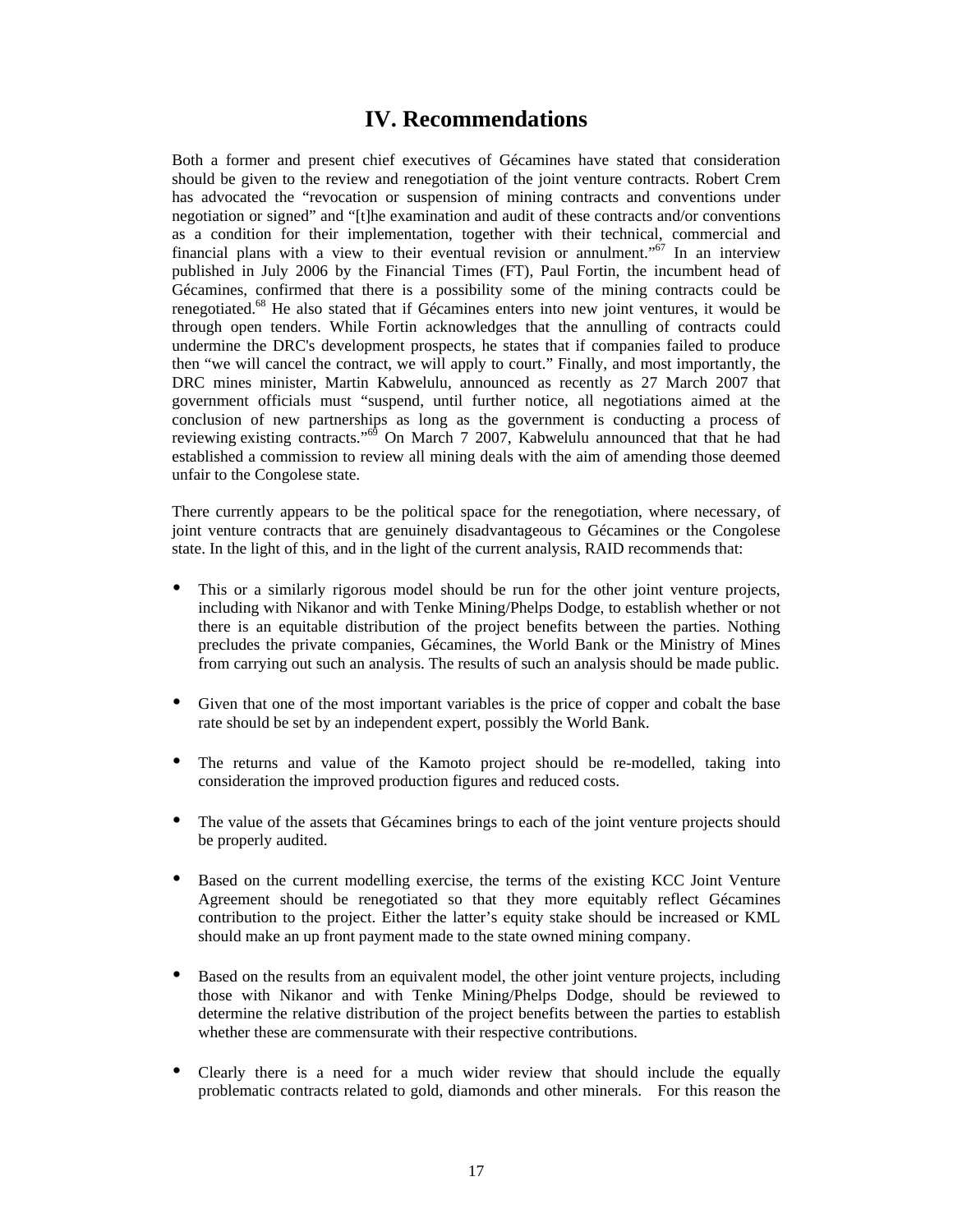Congolese Government's announcement that it will review all mining contracts is welcome with the proviso that:

- o i) it is not simply an exercise designed to impose arbitrary and additional levies on private companies<sup>70</sup>; and
- o ii) that the Government, given the past failure to establish a credible independent and functioning commission to validate mining titles, to show its good faith, accepts the help of an international body of experts, nominated by the World Bank, to conduct the review.

3 Note Circulaire No 001 CAB.Mines/01/03/2007 du 27 MARS 2007 : … « En référence aux dispositions de l'article 10 littera f de la Loi no 007/2002 du 11 juillet 2002 portant Code Minier, le Ministre des Mines qui exerce la tutelle des institutions, organismes publics ou paraétatiques se livrant aux activités minières et aux travaux de carrières.. Instruit les gestionnaires publics et paraétatiques du secteur minier de suspendre, jusqu'à nouvel ordre, toute négociation visant la conclusion de nouveaux partenariats des lors que le Gouvernement a lance une procédure de relecture/revisitation des contrats existants ; Demande la transmission a son cabinet, au plus tard le 04 Avril 2007, de tous les éléments relatifs aux contrats de partenariats conclus a ce jour. »

<sup>4</sup> Moneyweb, 'D-Day in the Congo,' 2 April 2007. In an official announcement at the end of March 2007, the AIM-listed mining company, Nikanor, which is redeveloping the gigantic KOV copper-cobalt mine, noted that the DRC government had confirmed that "a review of all mining contracts entered into during the period of the previous transitional government will take place." Available at:: <http://www.moneyweb.co.za/mw/en/page1329?oid=84086>.

<sup>5</sup> Arthur Ditto, Business News Network, TV interview, op. cit..

l

6 11 11 11, Broederlijk Delen, RAID et.al, *Public-Private Partnerships in the DRC's mining sector: Development, good governance and the struggle against corruption,* Brussels 13 March 2007. Available at: <www.11.be/fairshare>.

7 World Bank, Private Sector Unit, Africa Region, *Economic and Sector Work: Reforming Public Enterprises through Improved Governance*,10 March 2004, 'Economic and Political Background,' paragraph 4.

8 International Crisis Group, *Crisis Watch*, No. 44, 1 April 2007.

9 International Monetary Fund, 'Democratic Republic of the Congo: Staff-Monitored Program,' *IMF Country Report*, No. 06/259, July 2006, Table 2, p.16. Available at:: <http://www.imf.org/external/pubs/ft/scr/2006/cr06259.pdf>.

<sup>10</sup> Joe Bavier, 'Congo must contain spending as economy slows - IMF,' Reuters, 13 March 2007. Available at: <http://today.reuters.co.uk/news/CrisesArticle.aspx?storyId=L13638442>.

<sup>11</sup> See UK Department for International Development, <http://www.dfid.gov.uk/countries/africa/congo.asp>.

 $12$  56 million tones of copper out of total of 480 million and 3.4 million tonnes of cobalt out of a total of 7 million. See, respectively, Paul Fortin, Chief Executive of Gécamines, *La Stratégie de la Gécamines,* presentation, Liege, Belgium, 12 January 2007; US Department of the Interior, US Geological Survey: *Mineral Commodities Summaries 2006*, page 53 (available at:

<http://minerals.usgs.gov/minerals/pubs/commodity/copper/coppemcs07.pdf>) and; *Mineral Commodities Summaries, January 2007*, p.195, Appendix C (available at:

<http://minerals.usgs.gov/minerals/pubs/mcs/2007/mcsapp07.pdf>).

<sup>&</sup>lt;sup>1</sup> Arthur Ditto, Business News Network, The Street, Power Breakfast, TV interview, March 15, 2007. Available at:

 $\langle$ http://www.bnn.ca/servlet/HTMLTemplate/!robVideo/robtv0726.20070315.00049000-00049003clip4/h/220asf/true//>.

<sup>&</sup>lt;sup>2</sup> Note Circulaire No 001 CAB.Mines/01/03/2007 du 27 MARS 2007 : « Dans son discours a l'Assemblée Nationale, le 22 février 2007, Son Excellence Monsieur le Premier Ministre a pris l'engagement devant la Nation de procéder a une relecture critique des contrats de partenariat conclus par les entreprises publiques et paraétatiques minières. »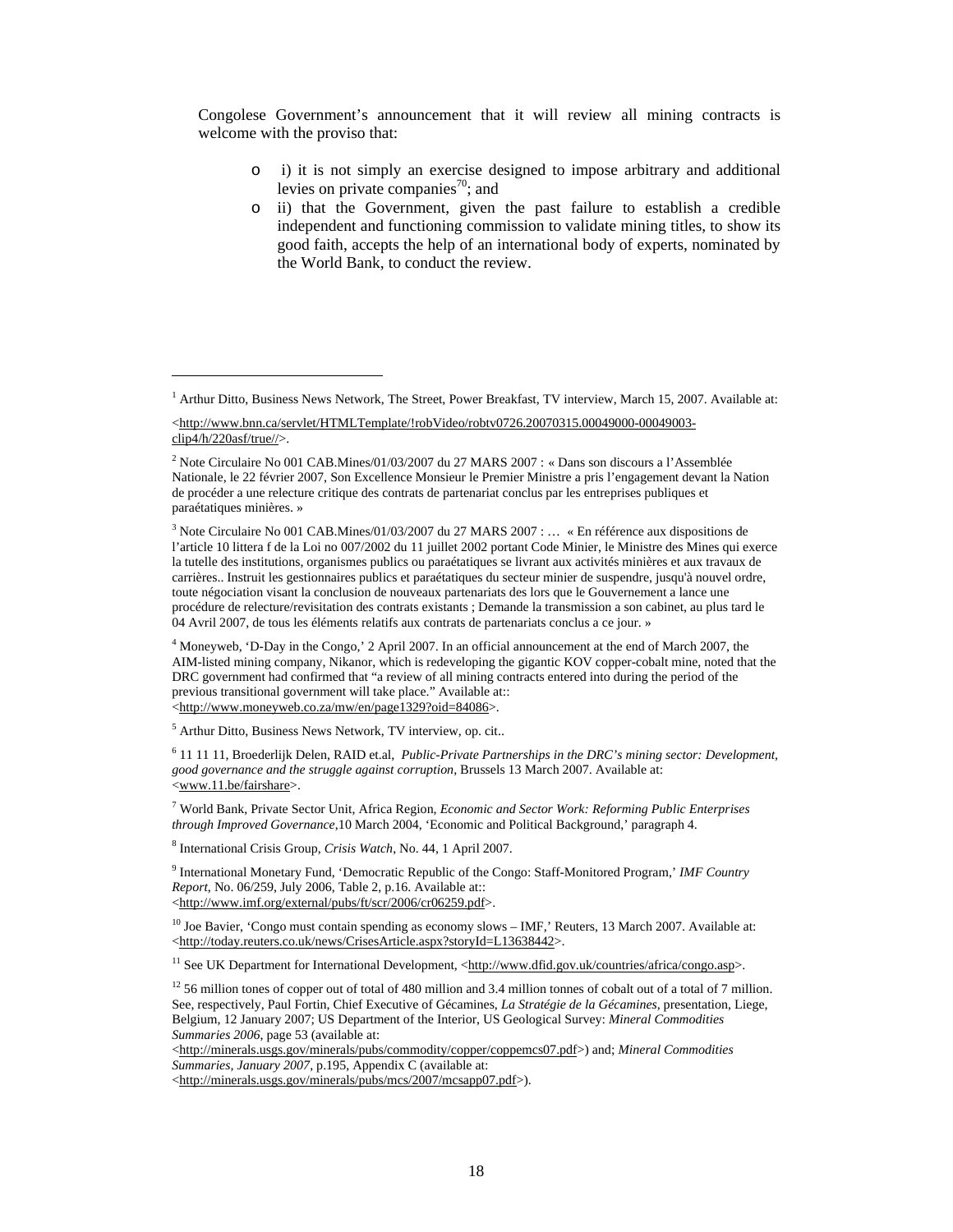<sup>13</sup> See Extractive Industries Transparency Initiative:

<http://www.eitransparency.org/section/countries/\_democraticrepublicofcongo>.

 $14$  Idem.

<sup>15</sup> IMF, 'Statement at the Conclusion of an IMF Mission to the Democratic Republic of the Congo,'

*Press Release No. 07/55*, 19 March 2007.

16 Fatal Transactions – International Peace Information Service, IPIS , *The State vs. the people*, p. 28-33.

17World Bank, *Reforming Public Enterprises*, op. cit., paragraph 78.

<sup>18</sup> On 15 July 2005, the Transitional Government gave its support to two joint venture agreements, which were concluded in February and September 2004 respectively by Gécamines with Kinross Forrest Ltd (KFL) and Global Enterprises Corporate Ltd (GEC). These joint ventures were for the exploitation of the mines and ore bodies of Kamoto, Kamoto Oliviera Virgule (KOV), Kananga and Tilwezembe as well as the concentrators and metallurgical processing plants situated in the Kolwezi and Likasi regions. On 4 August 2005, President Joseph Kabila issued a presidential decree ratifying these agreements. In September 2005 the DRC Government signed an Amended and Restated Mining Convention (ARMC) with Tenke Fungurume Mining, Lundin Holdings and. Phelps Dodge Corp, the latter had been authorized to acquire shares in the TMF venture. In 1996, Lundin Holdings Ltd had entered into a joint venture with Gecamines and established Tenke Fungurume Mining (TFM).

TFM will mine the Kwatebala, Goma and Kavifwafwalu deposits for an initial 20 year period, and will process ore for another 40 years.

19 Estimation of IPIS based on: Katanga Mining Limited, 'Katanga Announces Higher Grade Reserves,' *News Release*, No. 2/2007, 22 February 2007 (available at: <http://www.katangamining.com/news/newsreleases/pdf/070222.pdf>); Global Enterprises Corporate Ltd , *Technical Report*, 26 June 2006 (incorporated in Nikanor Prospectus, available at : <http://www.nikanor.co.uk/downloads/Prospectus.pdf)>; Kalala Budimbwa, *Valorisation de la Gécamines engagées dans les contrats: Chemaf, KMT Tenké Fungurumé, KCC; GEC; et necessité de révision de ces contrats pour protéger les intérêts de las République,* Kinshasa, Septembre 2006*.*

20IMC Group Consulting Ltd, *Restructuration de la Gécamines (Phase 2)*, Kinshasa, 26 Septembre 2003, 'Présentation et recommandations preliminaires'.

21 World Bank, Africa Region Poverty Reduction and Economic Management Unit (AFTP3), *Implementation Completion Report (IDA-36600) on a Credit in the Amount of US\$450 Million to the Democratic Republic of Congo for an Economic Recovery Credit*, 18 June 2004, paragraph 7.4.2.

 $22$  Reuters, 'Congo must contain spending as economy slows – IMF,' op. cit..

<sup>23</sup> IMF, 'Statement at the Conclusion of an IMF Mission to the Democratic Republic of the Congo,' op. cit..

<sup>24</sup> Pierre Ratcliffe, a retired mining engineer, has some 20 years experience of working as a consultant for SOFREMINES (a French company which is part of the SOFRESID group), on whose behalf he carried out technical and financial evaluations of international mining and metallurgical complexes. He has also worked as a mining specialist for the African Development Bank and the European Investment Bank where he was responsible for the technical and financial evaluations of mining projects. One of his assignments for the Banque de Paris et des Pays Bas (Paribas) concerned the privatisation of the Balkashmed copper complex in Kazahstan. M. Ratcliffe states: 'The processing of all data accessed on the Internet, notably data published by KML on their website, is used to undertake an independent economic assessment, with a view to understanding the sharing of profits (net surplus cash generated over the 20 year project lifetime). The methodology used is my own and the results of the assessment, presented in a neutral form, are [a] matter of opinion over future development.'

<sup>25</sup> *Technical Report for Kamoto Copper Company, Kolewezi, Katanga Province, Democratic Republic of Congo*, Prepared for Katanga Mining Limited, compiled by McIntosh RSV LLC, 16 May 2006 (Revision 1). Available at: <http://katangamining.com/operations/pdf/060516-43-101-report.pdf>. See also, Hatch, *Kamoto Copper Company*, *Executive Summary Report for Kamoto Development Project*. Available at: <http://katangamining.com/operations/pdf/060519-feasibility-study.pdf >.

26 http://www.examiner.com/a-

618934~Shareholders\_approve\_Freeport\_McMoran\_s\_takeover\_of\_Phelps\_Dodge.html

<sup>27</sup> *Convention de Joint Venture 632/6711/SG/GC/2004*, 7 February 2004.

<sup>28</sup> *Journal Officiel de la Républiqe Démocratique du Congo*, première partie – n° 21, 1 November 2005.

 $29$  The initial period can be extended by two more periods of ten years each.

<sup>30</sup> The Kamoto mine comprises Kamoto Principal and Etang. The DIMA open-pit mines are Dikuluwe, Mashamba East and Mashamba West. On November 4, 2005 KCC signed a Leasing Contract with Gécamines, obtaining the exclusive right to perform mining activities on the above mentioned sites that are under mining permit n° 525. For the Musonoie T17 site, which is under mining permit n° 4958 an additional leasing contract was signed. (See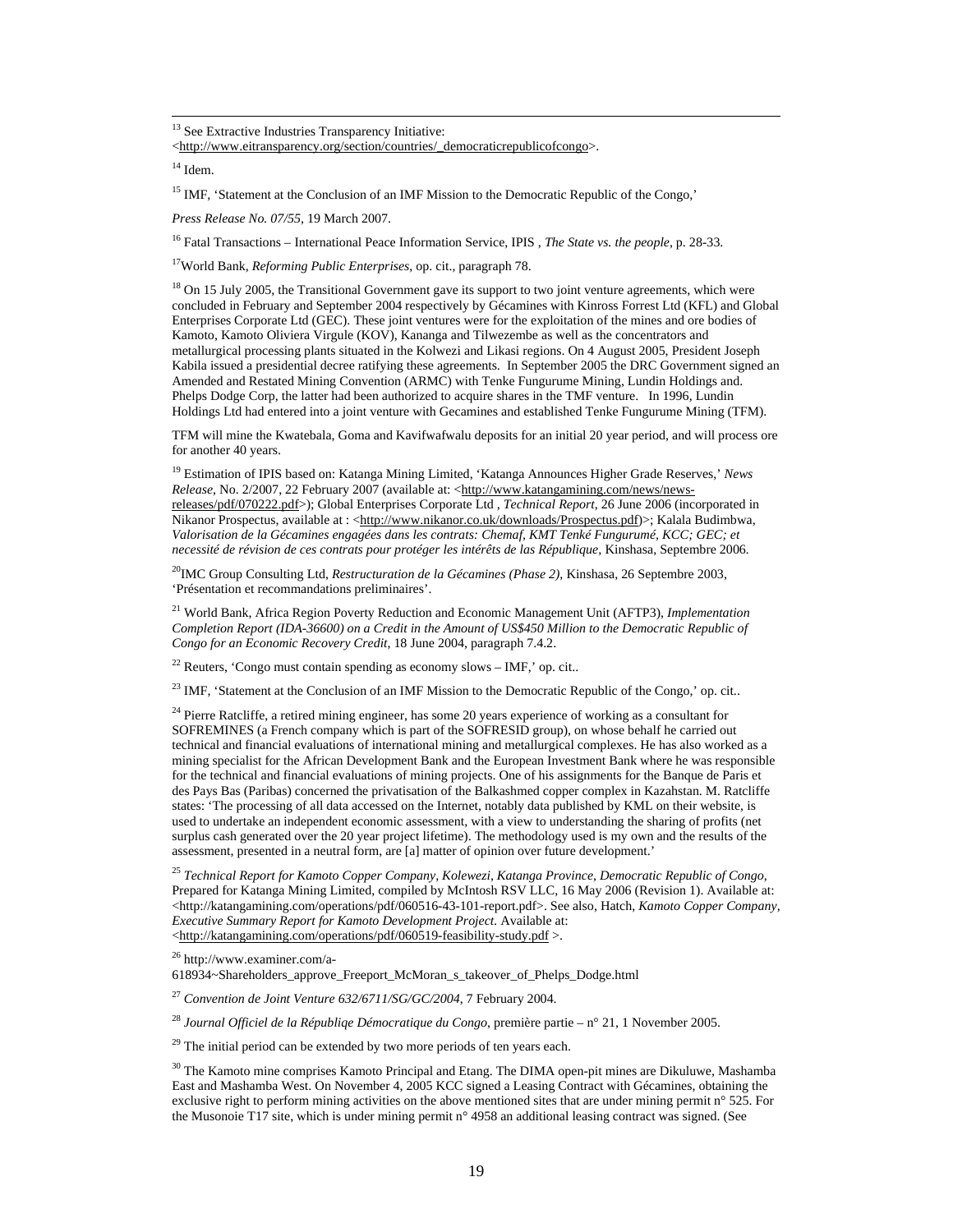Katanga Mining Limited, *Technical Report*, op. cit., p.10, '3.0 SUMMARY' and pp.171 ff., '26.1 Copies of mineral Concession Certificates').

31 Katanga Mining Limited, 'Katanga Announces Higher Grade Reserves,' op. cit..

32 Katanga Mining Limited, *Building a leader copper company,* presentation at INDABA, South Africa, 7 February 2007.

33 Katanga Mining Limited, 'Katanga Awards Important Infrastructure Contracts,' *News Release*, No. 1/2007, 31 January 2007. Available at: <http://www.katangamining.com/news/news-releases/pdf/070131.pdf>.

34 See Katanga Mining Limited, 'Katanga Announces Improved Production Profile,' *News Release*, No. 3/2007, 22 March 2007. Available at:

<http://www.katangamining.com/news/pdf/PR%20-%20Production%20profile%20March%2022%202007.pdf>. There are four phases of the project, each with its timing and production targets.

35 <http://www.katangamining.com/about/structure.html>.

36 Idem.

37 Katanga Mining Limited, *Technical Report*, op. cit., '6.4 The nature and extent of title,' p. 27.

<sup>38</sup> Katanga Mining Limited, 'Notice of Change in Corporate Structure,' 12 October 2006. Available at: <http://www.sedar.com/DisplayCompanyDocuments.do?lang=EN&issuerNo=00008895>.

<sup>39</sup> Government of Bermuda, Review of Companies Register: <https://www.roc.gov.bm/roc/rocweb.nsf/public+register/k+public+companies>.

40 Company profile Katanga Mining Limited:

<http://www.sedar.com/DisplayProfile.do?lang=EN&issuerType=03&issuerNo=00008895>.

 $41$  IRR applies to gross margins, i.e., sales less direct costs.

 $42$  The investment costs, known as the project's cost of capital is made up of two components: the cost of equity and the cost of debt (i.e., interest payments on money borrowed for investment in the project).

 $43$  The cash buyer price for grade A copper on the London Metal Exchange (LME), 4 April 2007, was \$7,304/tonne. To calculate \$/lb, a conversion factor of 2.2046 lbs per kilogram is used. The cobalt price is from the Cobalt Open Sales System (COSS) for April 2007, posted on 5 April 2007 (see: <http://cobalt.bhpbilliton.com/>). COSS prices are for Zambian-grade material (99.3 percent).

44 Stated in \$US dollars at 2005 values, using US GDP deflators.

<sup>45</sup> Based on annual average production of 115000 tonnes of copper and 6000 tonnes of cobalt.

46 See Katanga Mining Limited, *Technical Report*, op. cit., section 6.4.

47 Idem.

48 Ibid.

49 Katanga Mining Limited, *Technical Report*, op. cit., p.14.

50 Idem.

51 'Katanga Announces Higher Grade Reserves,' op. cit..

52 Katanga Mining Limited, *Technical Report*, p.15.

<sup>53</sup> Arthur Ditto, President and Chief Executive Officer of KML, interview, Wall Street Reporter, 23 February 2007, available at : <http://www.wallstreetreporter.com/profile.php?id=22932>.

<sup>54</sup> The value of the assets is estimated according to their book value in the accounts, their physical state and capacity to resume operations, and allowing for a reasonable discount.

55 World Bank Office Memorandum (e-mail), 'Contracts between Gécamines and Private Companies,' from Craig Andrews, Principal Mining Specialist, to Pedro Alba, Country Director for DRC, 8 September 2005. The Craig Andrews memo was leaked to the Financial Times, which published an article on a review of key joint venture contracts between Gécamines and private partners. See Dino Mahtani, 'Transparency fears lead to review of Congo contracts,' *Financial Times*, 3 January 2007, available at:

<http://www.ft.com/cms/s/c918d3a2-9a8a-11db-bbd2-0000779e2340,\_i\_rssPage=abb716b0-2f7a11da-8b51- 00000e2511c8.html>

56 Arthur Ditto, President and Chief Executive Officer of KML, interview, Wall Street Reporter, op. cit.